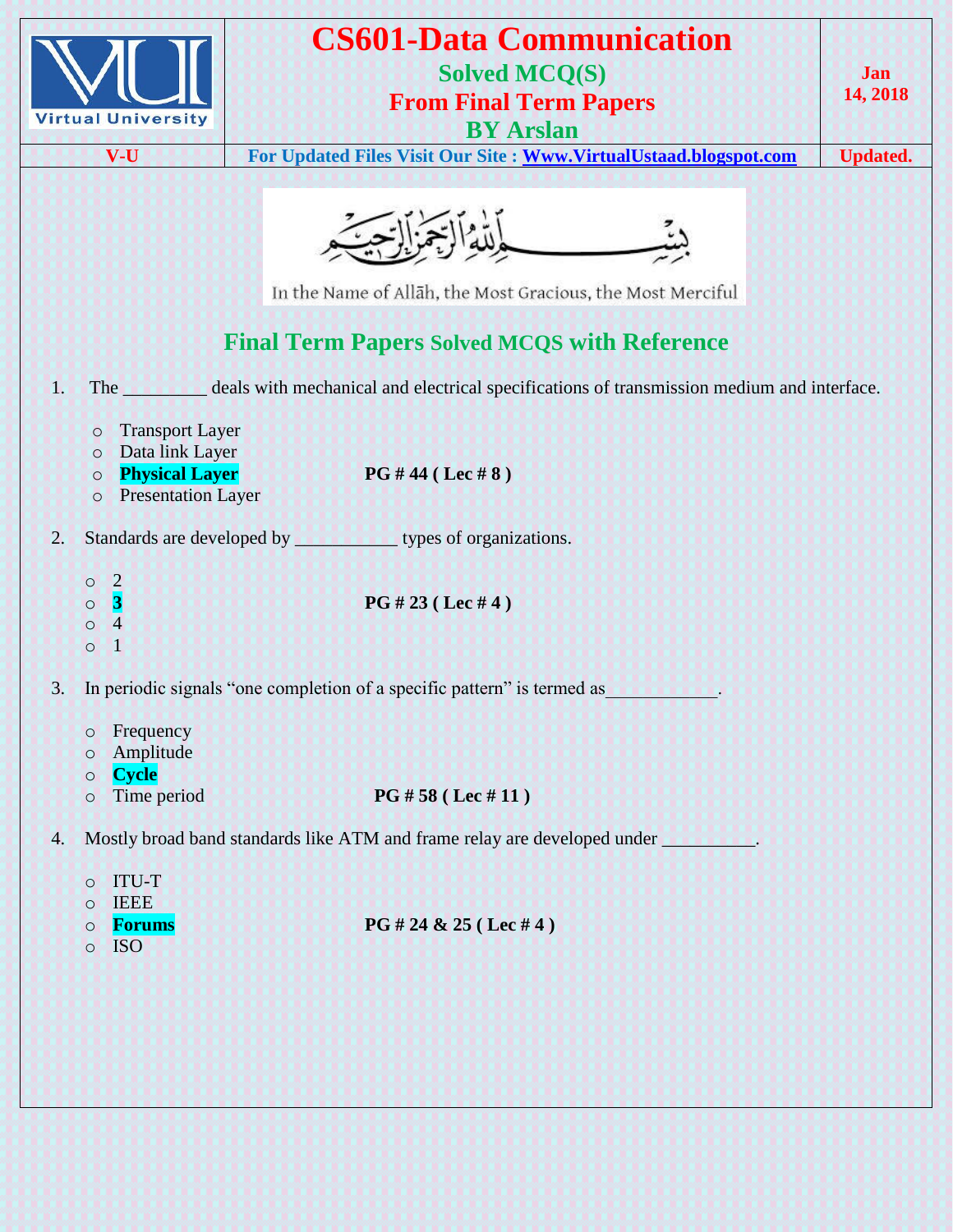| 5. | is not a standard creation committee.    |                                                                                                                                                                                            |  |
|----|------------------------------------------|--------------------------------------------------------------------------------------------------------------------------------------------------------------------------------------------|--|
|    | $\circ$<br>$\circ$<br>$\circ$<br>$\circ$ | PG # 24 (Let 4)<br><b>IETF</b><br><b>ITU-T</b><br><b>IEEE</b><br><b>ISO</b>                                                                                                                |  |
| 6. |                                          | can be used to overcome the problem of unidirectional traffic flow in ring topology.                                                                                                       |  |
| 7. | $\circ$<br>$\circ$<br>$\circ$<br>$\circ$ | Frame relay<br><b>ATM</b><br><b>Dual ring</b> $PG #34 (Let 6)$<br>Hub<br>is measured on the horizontal axis in time domain plot.<br><u>maman</u>                                           |  |
|    | $\circ$<br>$\circ$<br>$\circ$<br>$\circ$ | Phase<br>PG # 63<br><b>Time</b><br>Amplitude<br>Frequency                                                                                                                                  |  |
| 8. | $\circ$<br>$\circ$<br>$\circ$<br>$\circ$ | Modulation of an analog signal can be accomplished through changing the service of the carrier signal.<br>EMI<br>Amplitude, Phase and Frequency PG #86 (Lec #17)<br>Line code<br>Bandwidth |  |
| 9. |                                          | In <b>Example 2018</b> transmission, bits are transmitted simultaneously, each across its own wire.                                                                                        |  |
|    | $\circ$<br>$\circ$<br>$\circ$<br>$\circ$ | Asynchronous serial<br>Synchronous serial<br>Parallel<br>Asynchronous and Synchronous serial                                                                                               |  |
|    |                                          | 10. A <b>CONFIDENTIAL</b> converts an analog signal into a digital signal.                                                                                                                 |  |
|    | $\circ$<br>$\circ$<br>$\circ$<br>$\circ$ | Modulator<br>Router<br><b>Bridge</b><br><b>Demodulator</b><br>PG #110 (Lec #2)                                                                                                             |  |
|    |                                          | 11. The range of radio communication is <b>all the set of the set of radio communication</b> is                                                                                            |  |
|    | $\circ$<br>$\circ$<br>$\circ$<br>$\circ$ | 30 KHz to 30 GHz<br>3 KHz to 300 GHz<br>PG # 132 ( Lee # 26)<br>300 KHz to 300 GHz<br>3 MHz to 300 GHz                                                                                     |  |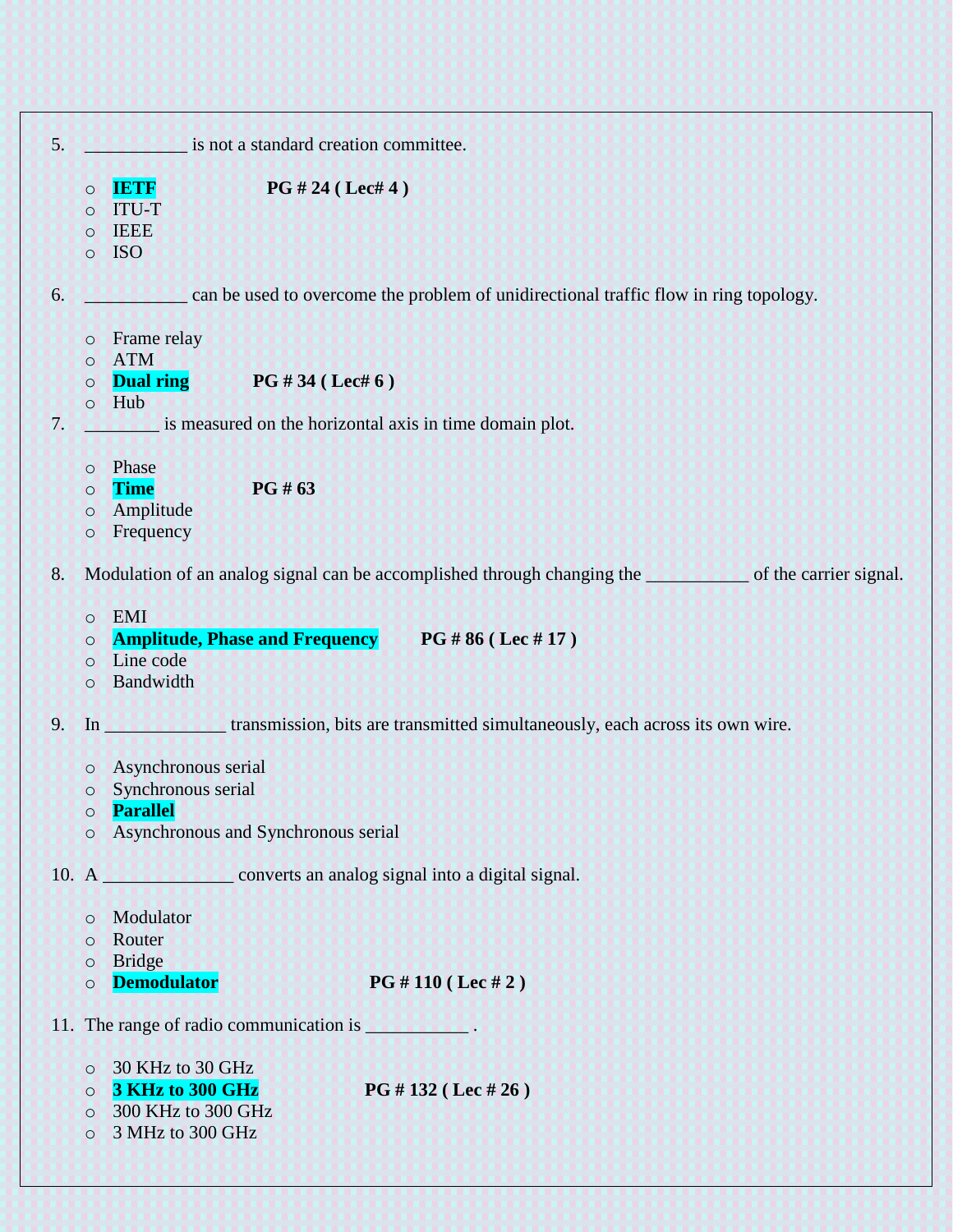|     | 12. is popular for supporting higher bandwidth and higher data rate.                                                                       |  |  |
|-----|--------------------------------------------------------------------------------------------------------------------------------------------|--|--|
|     | <b>Coaxial Cable</b><br>$\circ$<br><b>Optical Fiber</b><br>PG #131 (Lec #26)<br>$\circ$<br><b>STP</b><br>$\circ$<br><b>UTP</b><br>$\circ$  |  |  |
|     | 13. The section of EM spectrum defined as radio communication is divided into secretary ranges called Bands.                               |  |  |
|     | $\circ$ 5<br>$0\quad 6$<br>$\bf{8}$<br>PG #132 (Lec #26)<br>$\circ$<br><sup>10</sup><br>$\circ$                                            |  |  |
|     |                                                                                                                                            |  |  |
|     | Two<br>$\circ$<br>Three<br>$\circ$<br>Four<br>$\circ$<br>PG #132 & 133 (Lec #26)<br><b>Five</b><br>$\circ$                                 |  |  |
|     |                                                                                                                                            |  |  |
|     | Omnidirectional<br>$\circ$<br>o Bidirectional<br><b>Unidirectional</b><br>$\circ$<br>Horn<br>$\circ$                                       |  |  |
| 16. | radio waves are radiated upward into the ionosphere where they are reflected back to earth.                                                |  |  |
|     | o Low frequency<br>PG #134 (Lec #26)<br><b>Higher frequency</b><br>$\circ$<br>Very low frequency<br>$\circ$<br>Middle frequency<br>$\circ$ |  |  |
|     | 17. The VLF and LF bands use <u>reproprients</u> propagation for communications.                                                           |  |  |
|     | <b>Surface</b><br>PG #135 (Lec #27)<br>$\circ$<br>Sky<br>$\circ$<br>Line of sight<br>$\circ$<br>Space<br>$\circ$                           |  |  |
|     | 18. There are has basic categories of multiplexing.                                                                                        |  |  |
|     | $\overline{2}$<br>$\circ$<br>$\overline{\mathbf{3}}$<br>PG #148 (Lec #29)<br>$\circ$<br>$\overline{4}$<br>$\circ$<br>5<br>$\circ$          |  |  |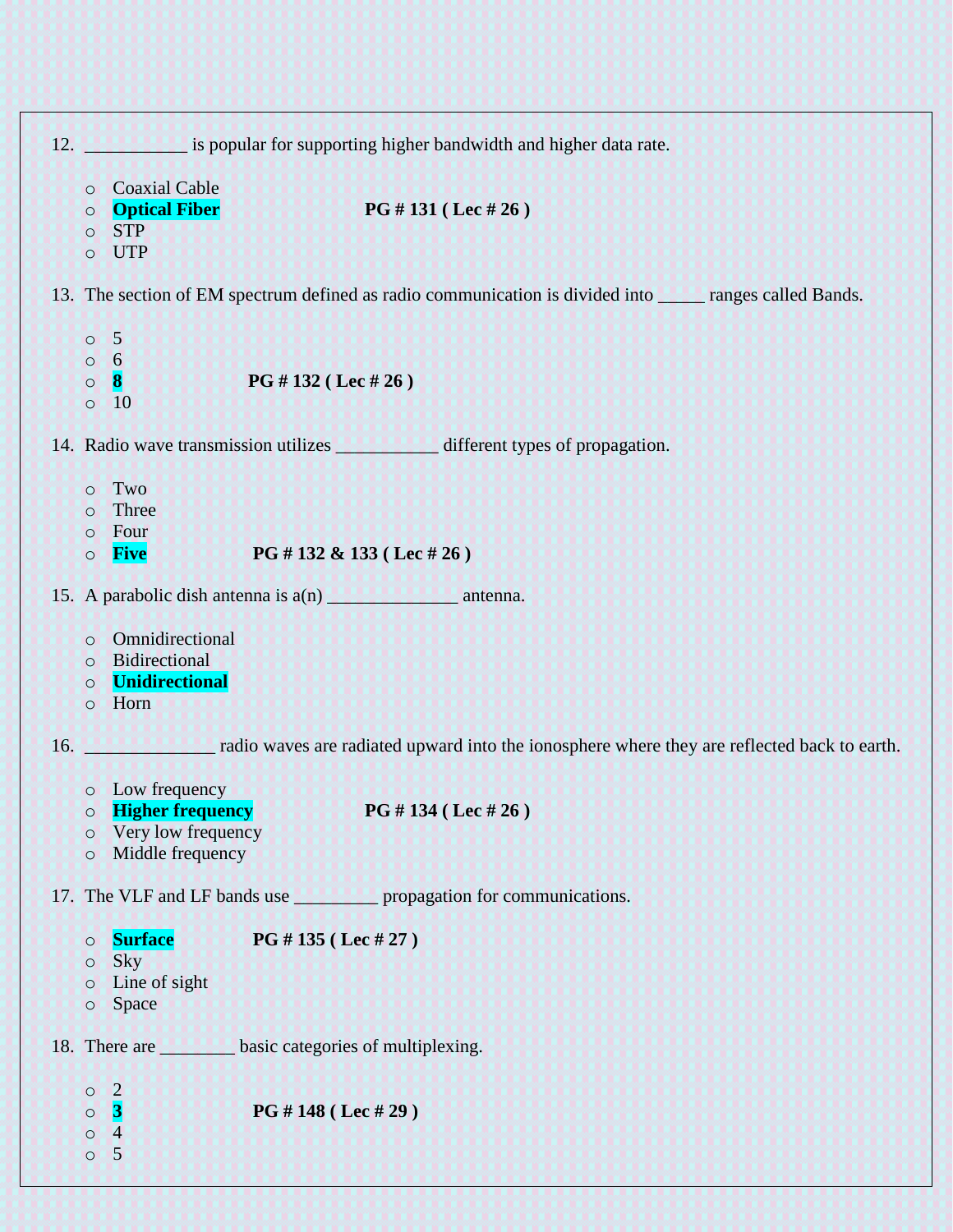|     | 19. Uses a series of filters to decompose multiplexed signal into its constituent signals.            |
|-----|-------------------------------------------------------------------------------------------------------|
|     | PG # 150 (Lec # 29)<br><b>DEMUX</b><br>$\circ$                                                        |
|     | Modulator<br>$\circ$                                                                                  |
|     | Demodulator<br>$\circ$                                                                                |
|     | <b>MUX</b><br>$\circ$                                                                                 |
|     |                                                                                                       |
|     | 20. A portion of a communication medium that carries data between a given pair of devices is known as |
|     | o Node                                                                                                |
|     | Noise<br>$\circ$                                                                                      |
|     | <b>Channel</b><br>PG # 147 ( Lee # 29)<br>$\circ$                                                     |
|     | Gateway<br>$\circ$                                                                                    |
|     |                                                                                                       |
|     | 21. Data link control is composed of _________________ important functions.                           |
|     | $\circ$ 1                                                                                             |
|     | $\circ$ 2                                                                                             |
|     | $\vert 3 \vert$<br>PG #186 (Lec #36)<br>$\circ$                                                       |
|     | $\circ$<br>$\overline{4}$                                                                             |
| 22. | coordinates the amount of data that can be sent before receiving acknowledgment.                      |
|     |                                                                                                       |
|     | Error control<br>$\circ$                                                                              |
|     | <b>Flow control</b><br>PG # 186 (Lec # 36)<br>$\circ$                                                 |
|     | Link control<br>$\circ$                                                                               |
|     | Line discipline<br>$\circ$                                                                            |
|     | 23. In line discipline, the initiator first transmits a frame called an _________.                    |
|     | <b>Enquiry</b><br>PG #189 (Lec #37)<br>$\circ$                                                        |
|     | Acknowledgment<br>$\circ$                                                                             |
|     | <b>NAK</b><br>$\circ$                                                                                 |
|     | <b>EOT</b><br>$\circ$                                                                                 |
|     |                                                                                                       |
|     | 24. In line discipline, the sending system finishes data transmission by sending $a(n)$<br>frame.     |
|     | PG #189 (Lec #37)<br><b>EOT</b><br>$\circ$                                                            |
|     | <b>ACK</b><br>$\circ$                                                                                 |
|     | <b>ENO</b><br>$\circ$                                                                                 |
|     | <b>POLL</b><br>$\circ$                                                                                |
|     |                                                                                                       |
|     | 25. ENQ/ACK stands for<br>والمستحدث والمستحدث                                                         |
|     | Enque/ Acknowledgment<br>$\circ$                                                                      |
|     | Enquist/Acknowledgment<br>$\circ$                                                                     |
|     | <b>Enquiry/Acknowledgment</b><br>PG # 187 (Lec # 36)<br>$\circ$                                       |
|     | Enquestion / Acknowledgement<br>$\circ$                                                               |
|     |                                                                                                       |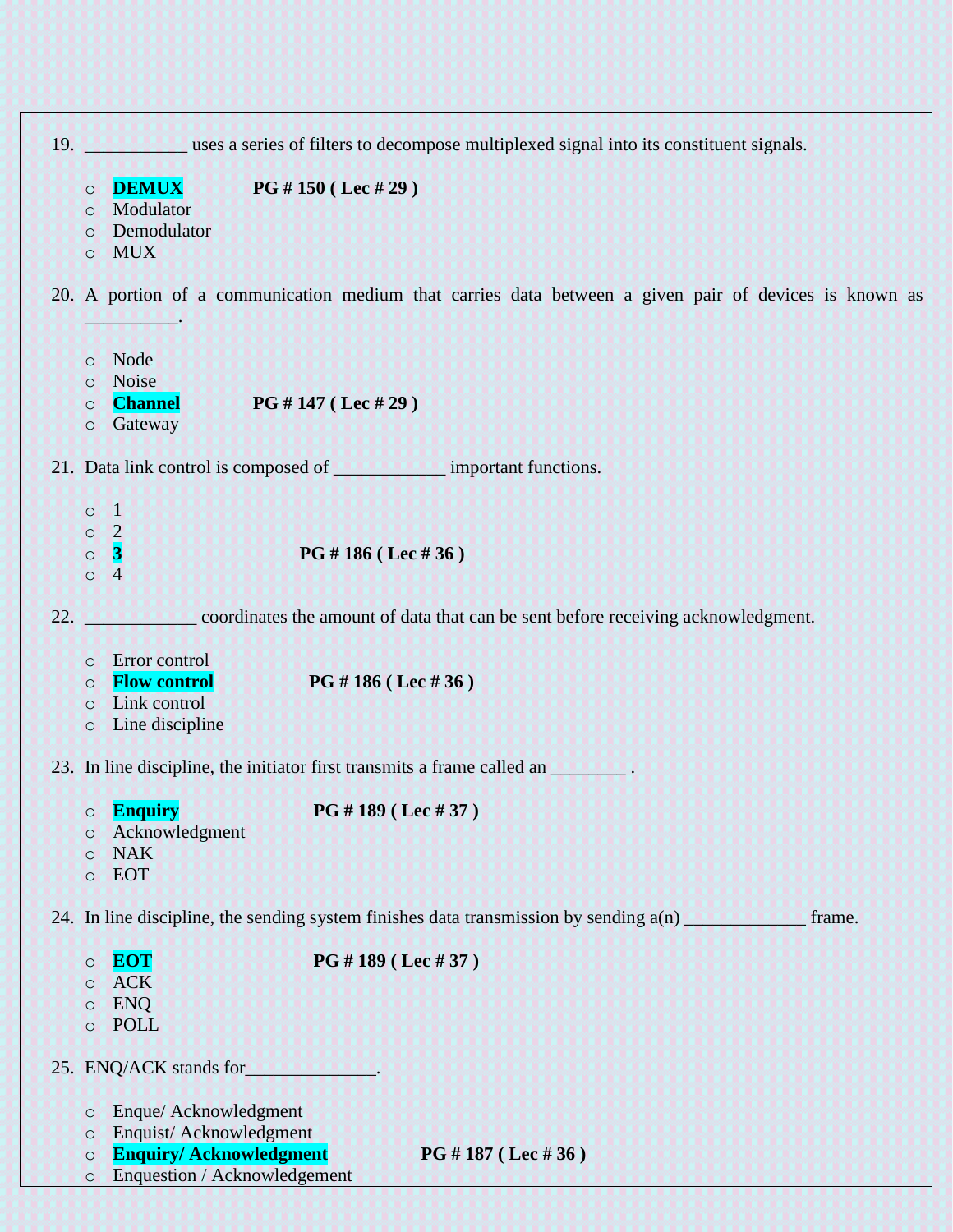| 26. Data link protocols can be divided into sub-groups.                                                                                                                                                                            |
|------------------------------------------------------------------------------------------------------------------------------------------------------------------------------------------------------------------------------------|
| PG # 202 ( Lee # 39)<br>Two<br>$\circ$<br>Three<br>$\circ$<br>Four<br>$\circ$<br>Five<br>$\circ$                                                                                                                                   |
| 27. Sliding Window mechanism requires data frames to be transmitted <b>with a strategy of the strategy</b> of the control of the control of the control of the control of the control of the control of the control of the control |
| In reverse order<br>$\circ$<br>Without order<br>$\circ$<br><b>Sequentially</b><br>PG # 199 ( Lee # 39)<br>$\circ$<br>Twice<br>$\circ$                                                                                              |
| 28. YMODEM supports Bytes data unit.                                                                                                                                                                                               |
| 128<br>$\circ$<br>256<br>$\circ$<br>512<br>$\circ$<br>$\blacksquare$ 1024<br>PG # 205 ( Lee # 40)<br>$\circ$                                                                                                                       |
| 29. BLAST stands for 1997.                                                                                                                                                                                                         |
| <b>Blocked asynchronous transmission</b> PG # 205 (Lec # 40)<br>$\circ$<br>Blocked synchronous transmission<br>$\circ$<br>Barrel asynchronous transmission<br>$\circ$<br>Below asynchronous transmission<br>$\circ$                |
| 30. is a bus topology LAN that uses base band signaling and has a max. segment length of 500 meters.                                                                                                                               |
| <b>PG</b> # 223 (Lec # 42)<br>10 Base5<br>$\circ$<br>o 10 Base2<br><b>100 Base2</b><br>$\circ$<br>100 BaseT<br>$\circ$                                                                                                             |
| 31. The DSAP and SSAP are addresses used by ___________ to identify the protocol stacks.                                                                                                                                           |
| <b>MAC</b><br>$\circ$<br><b>LLC</b><br>PG # 220 (Lec # 42)<br>$\circ$<br>Phyical<br>$\circ$<br>Network<br>$\circ$                                                                                                                  |
| supports a data rate of 10 Mbps and has a maximum length of 100 meters.<br>32.                                                                                                                                                     |
| 10 Base5<br>$\circ$<br>PG # 228 (Lec # 43)<br><b>10 BaseT</b><br>$\circ$<br>10 Base 100<br>$\circ$<br><b>10 Base10</b><br>$\circ$                                                                                                  |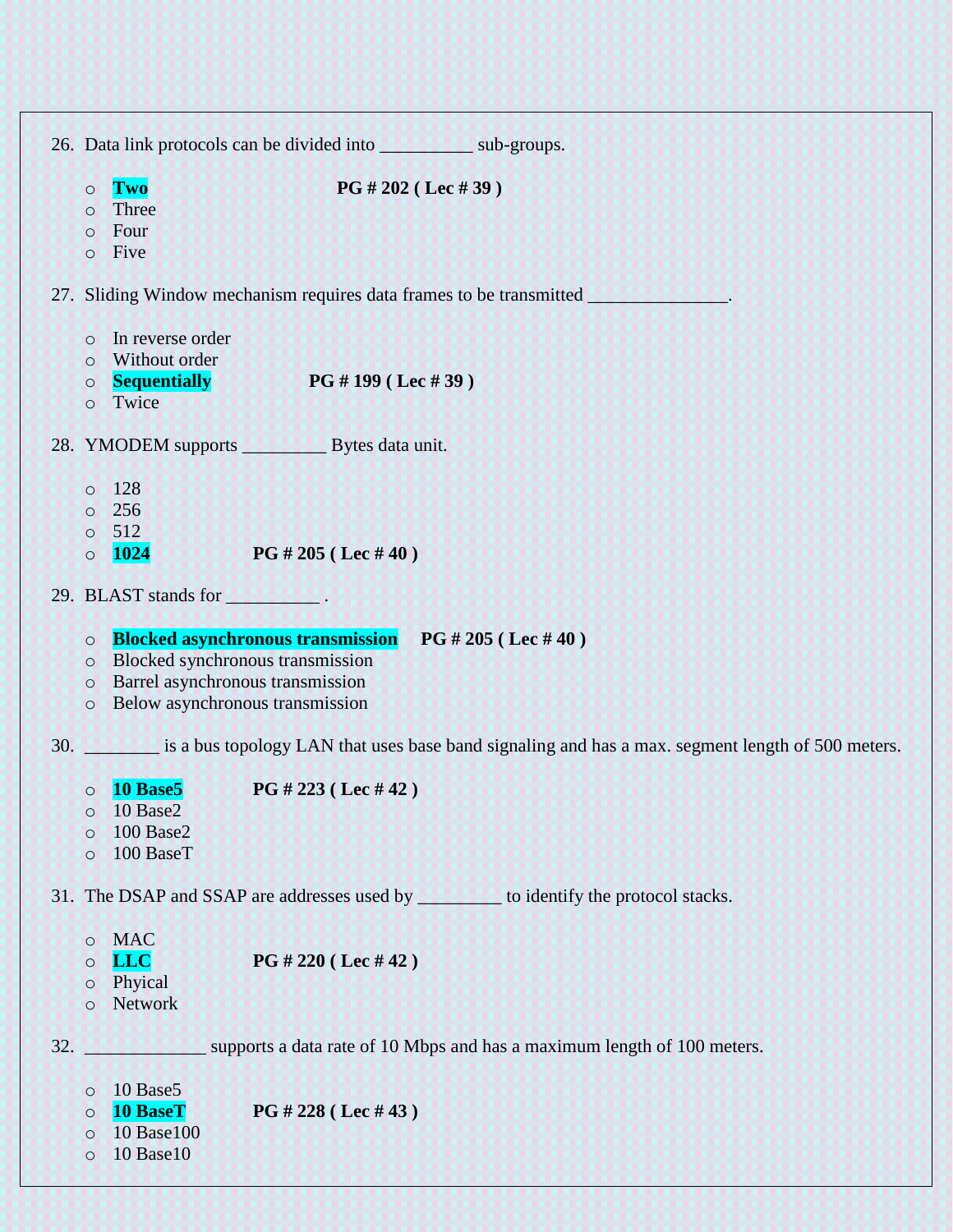| 33. The BNC-T connector is a T-shaped device with <u>same</u> port(s).                                                                                                                                                                             |  |  |  |
|----------------------------------------------------------------------------------------------------------------------------------------------------------------------------------------------------------------------------------------------------|--|--|--|
| $\vert$ 1<br>$\circ$<br>$\overline{2}$<br>$\circ$<br>$\overline{\mathbf{3}}$<br>PG # 228 ( Lee # 43)<br>$\circ$<br>$\overline{4}$<br>$\circ$                                                                                                       |  |  |  |
| 34. Bridges can divide a large _________ into smaller segments.                                                                                                                                                                                    |  |  |  |
| <b>Network PG #241 (Lec #45)</b><br>$\circ$<br>Packet<br>$\circ$<br>Frame<br>$\circ$<br>Address<br>$\circ$                                                                                                                                         |  |  |  |
|                                                                                                                                                                                                                                                    |  |  |  |
| <b>Reverse Address Revolution Protocol</b><br>$\circ$<br><b>Reverse Address Resolution Protocol</b><br>PG # 244 ( Lee # 45)<br>$\circ$<br><b>Reverse Address Routing Protocol</b><br>$\circ$<br><b>Reverse Address Reverse Protocol</b><br>$\circ$ |  |  |  |
| 36. Signal losses its energy when services are occurs.                                                                                                                                                                                             |  |  |  |
| Noise<br>$\circ$<br><b>Distortion</b><br>$\circ$<br><b>Attenuation</b><br>PG # 142 ( Lee # 28)<br>$\circ$<br>Amplification<br>$\circ$                                                                                                              |  |  |  |
| 37. Europeans use a version of T-lines called _________.                                                                                                                                                                                           |  |  |  |
| F-lines<br>$\circ$<br><b>O</b> E-lines<br>PG # 166 (Lec # 32)<br>D-lines<br>$\circ$<br>S-lines<br>$\circ$                                                                                                                                          |  |  |  |
|                                                                                                                                                                                                                                                    |  |  |  |
| Flexible to the curb<br>$\circ$<br><b>Fiber to the curb</b><br>PG #166 (Lec #32)<br>$\circ$<br>Fiber to the cable<br>$\circ$<br>Fiber to the center<br>$\circ$                                                                                     |  |  |  |
| error detection method involves polynomials.<br>39.                                                                                                                                                                                                |  |  |  |
| Checksum<br>$\circ$<br><b>LRC</b><br>$\circ$<br>PG #177 (Lec #34)<br><b>CRC</b><br>$\circ$<br><b>VRC</b><br>$\circ$                                                                                                                                |  |  |  |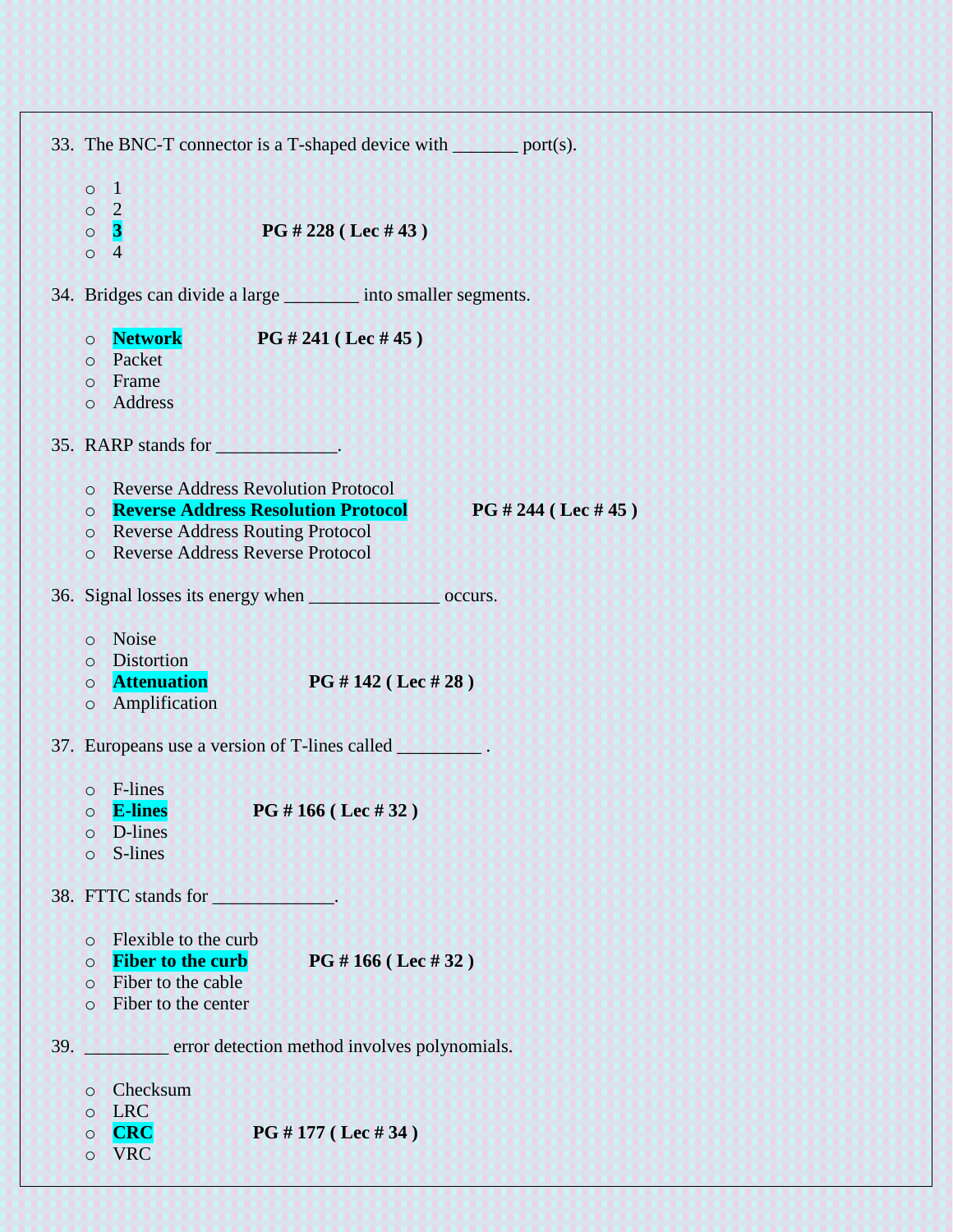- 40. According to odd parity for error detection, if the number of 1's in the data segment are then 0 is attached.
	- o Even
	- o **Odd**
	- o Twelve
	- o Ten

Note: In asynchronous communication systems, odd parity refers to parity checking modes, where each set of transmitted bits has an odd number of bits. If the total number of ones in the data plus the parity bit is an odd number of ones, it is called odd parity. If the data already has an odd number of ones, the value of the added parity bit is 0, otherwise it is 1.

41. Line configuration is the function of **with an alleger**.

- o Data link
- o Network
- o **Physical PG # 45 ( Lec # 34 )**
- o Transport

42. **Example 2.** decompose a composite signal into its components.

o **Fourier analysis PG # 64 ( Lec # 12 )**

- o Nyquist theorem
- o Carrier frequency
- o Shannon capacity

43. Wave position relative to zero is measured by **All Constantino and All Constantino and All Constantino and A** 

- o Frequency
- o Time Period
- o **Phase**
- o Amplitude

44. The information to be communicated in a data communication system is the\_\_\_\_\_\_\_\_\_\_.

| $\Omega$  | Medium            |                                                             |
|-----------|-------------------|-------------------------------------------------------------|
| $\circ$   | Protocol          |                                                             |
| $\circ$   | <b>Message</b>    | $PG#7 ($ Lec #1)                                            |
| $\Omega$  | Transmission      |                                                             |
|           | 45. In a network, | is the conduit between network nodes over which data moves. |
| $\bigcap$ | Link              |                                                             |
| $\Omega$  | Path              |                                                             |
| ∩         | Circuit           | PG # 12 ( Lee # 2)                                          |

o Conductor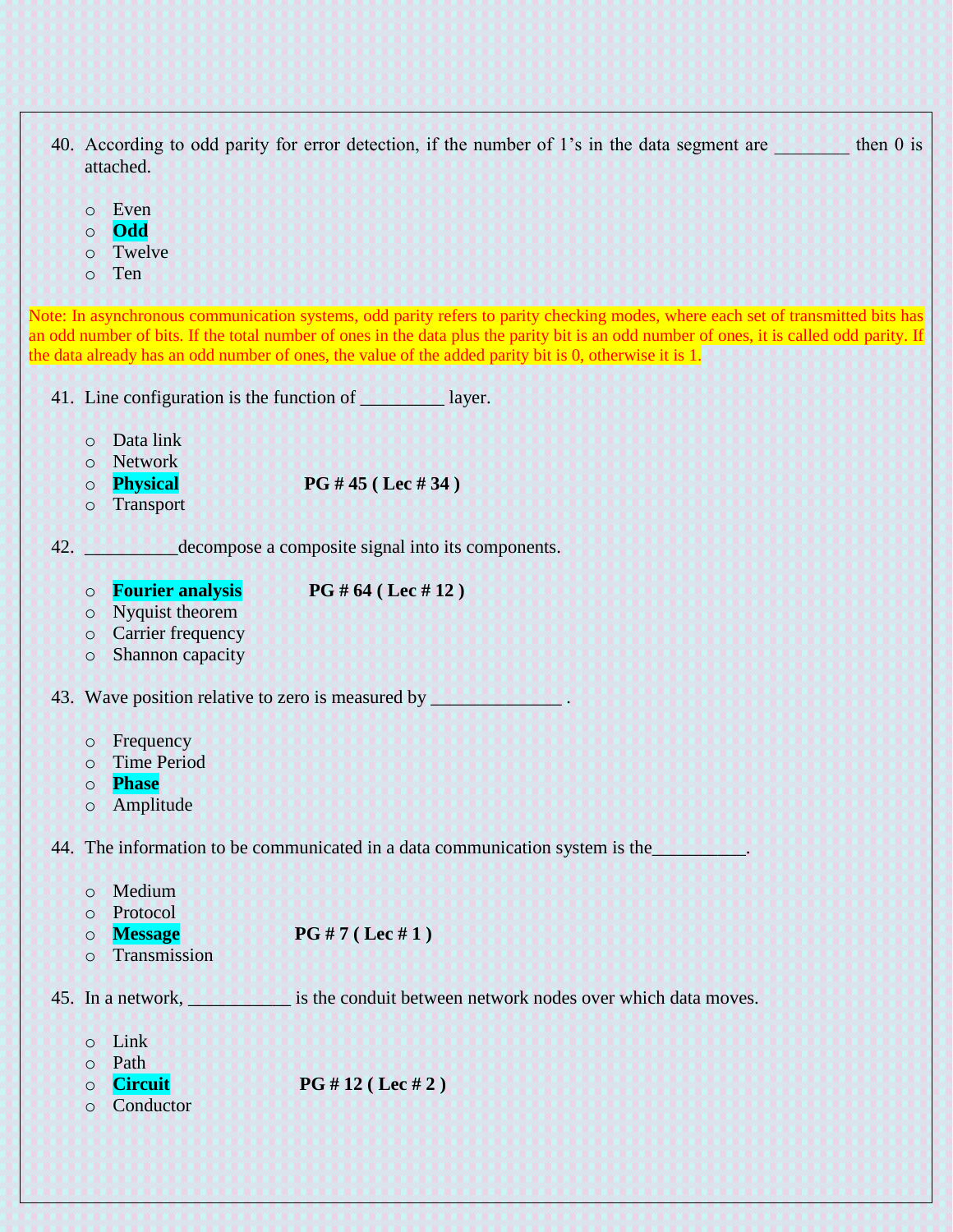46. Trailer is only added at \_\_\_\_\_\_\_\_layer of OSI model.

- o **Data link [Click Here For Reference](https://technet.microsoft.com/en-us/library/cc977591.aspx)**
- o Physical
- o Network
- o Application

47. Providing access to network resources is the function of **Election** layer.

- o Presentation
- o **Application [Click Here For Reference](https://study.com/academy/lesson/transport-layer-of-the-osi-model-functions-security-protocol.html)**
- o Session
- o Physical

48. Protocol Data Unit (PDU) at Physical Link Layer is specifically named as \_\_\_\_\_\_\_\_.

- o Segments
- o Packets
- o **Bits [Click Here For Reference](https://techterms.com/definition/pdu)**
- o Frames

49. \_\_\_\_\_\_\_\_\_\_ topology operates data in both clock wise and anti-clock wise direction.

- o Mesh
- o **Ring [Click Here For Reference](https://en.wikipedia.org/wiki/Ring_network)**
- o Tree
- o Star

Note: Rings can be unidirectional, with all traffic travelling either clockwise or anticlockwise around the ring,

50. \_\_\_\_\_\_\_\_\_\_\_\_\_ is the process of assigning integral values from of a range of discrete values.

- o Binary Encoding
- o PAM
- o **Quantization PG # 80 ( Lec # 16 )**
- o Modulation

51. The visible light is currently used for communications in earliering cable.

- o UTP
- o STP
- o Coaxial
- o **Fiber Optic PG # 119 ( Lec # 24 )**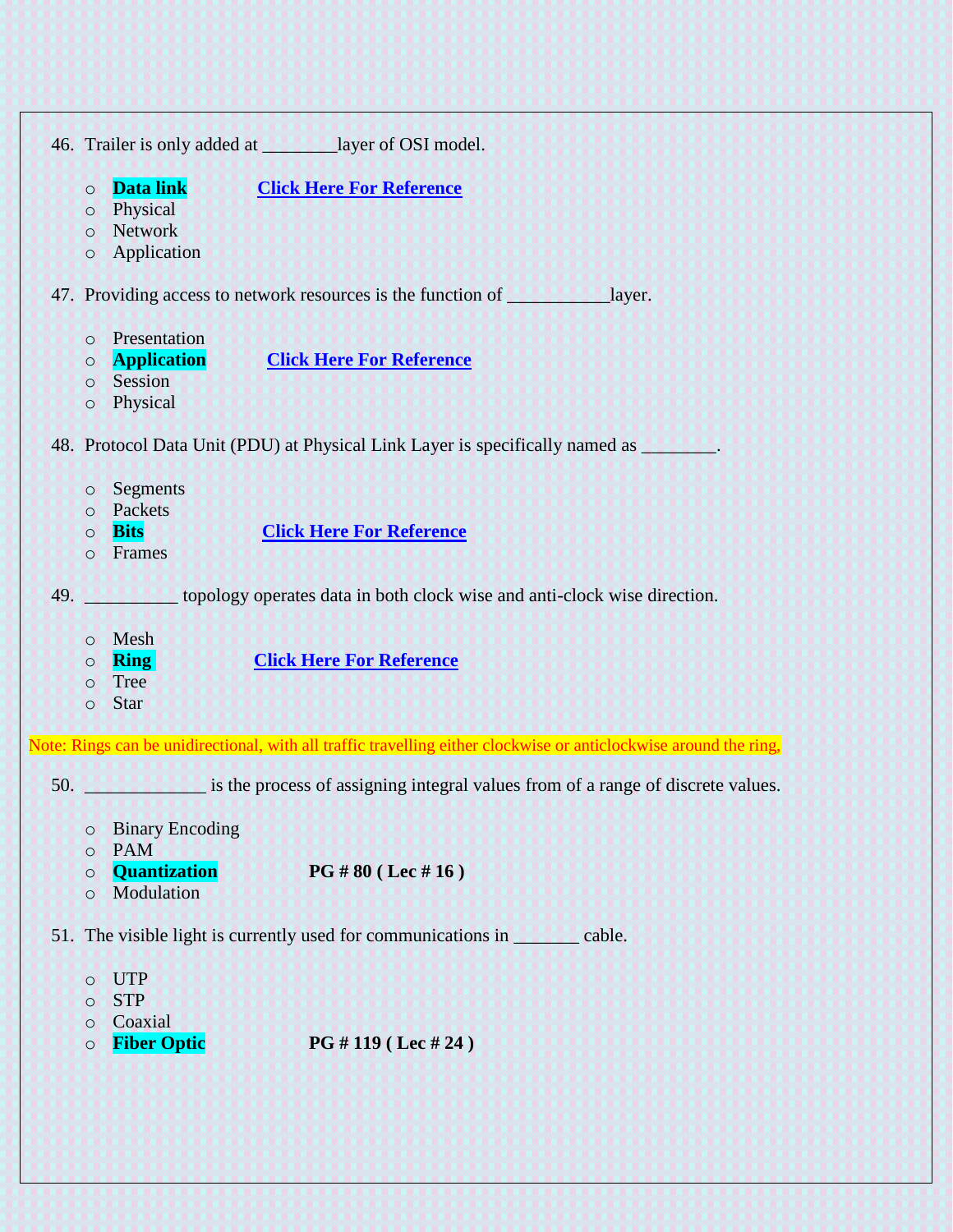| 52. The speed of light is see in vacuume.                                                                                                  |                                                                                                         |
|--------------------------------------------------------------------------------------------------------------------------------------------|---------------------------------------------------------------------------------------------------------|
| $3$ Km/s<br>$\circ$<br>$300$ Km/s<br>$\circ$<br><b>300,000 Km/s</b><br>$\circ$<br>300,00 Km/s<br>$\circ$                                   | PG # 119 ( Lee # 25)                                                                                    |
| cladding.                                                                                                                                  | 53. Type of Optical Fiber cable is defined by the ratio of the same of its core to the diameter of its  |
| <b>Diameter</b><br><b>PG</b> # 130 (Lec # 26)<br>$\circ$<br>Radius<br>$\circ$<br>o Length<br>Density<br>$\circ$                            |                                                                                                         |
|                                                                                                                                            | 54. A prism deflects the light depending upon the angle of <b>a container and the frequency</b> .       |
| Deviation<br>$\circ$<br>Incidence<br>$\circ$<br>Refraction<br>$\circ$<br>Reflection<br>$\circ$                                             | PG #151 (Lec #29)                                                                                       |
|                                                                                                                                            | 55. By using ___________, data of one high speed line can be broken into multiple low speed streams.    |
| Multiplexing<br>$\circ$<br><b>Inverse Multiplexing and Lines</b><br>$\circ$<br><b>TDM</b><br>$\circ$<br><b>Asynchronous TDM</b><br>$\circ$ | PG #158 (Lec #30)                                                                                       |
|                                                                                                                                            | 56. In primary-secondary communication process, session is always initiated by ________                 |
| Secondary device<br>O<br>Intermediate device<br>O<br>Any receiving device<br>O<br><b>Primary device</b><br>$\circ$                         | PG # 189 ( Lee # 37)                                                                                    |
|                                                                                                                                            | 57. Addressing is not needed in <u>example and configuration</u> in the perspective of line discipline. |
| Routers<br>$\circ$<br><b>Point to Point</b><br>$\circ$<br>Multipoint<br>$\circ$<br>Multipoint and Point to Point<br>$\circ$                | PG # 190 ( Lee # 37)                                                                                    |
|                                                                                                                                            | 58. Primary device uses the secondary devices.                                                          |
| <b>ACK</b><br>$\circ$<br><b>ENQ</b><br>$\circ$<br><b>POLL</b><br>O<br><b>PSK</b><br>$\circ$                                                | PG #191 (Lec #37)                                                                                       |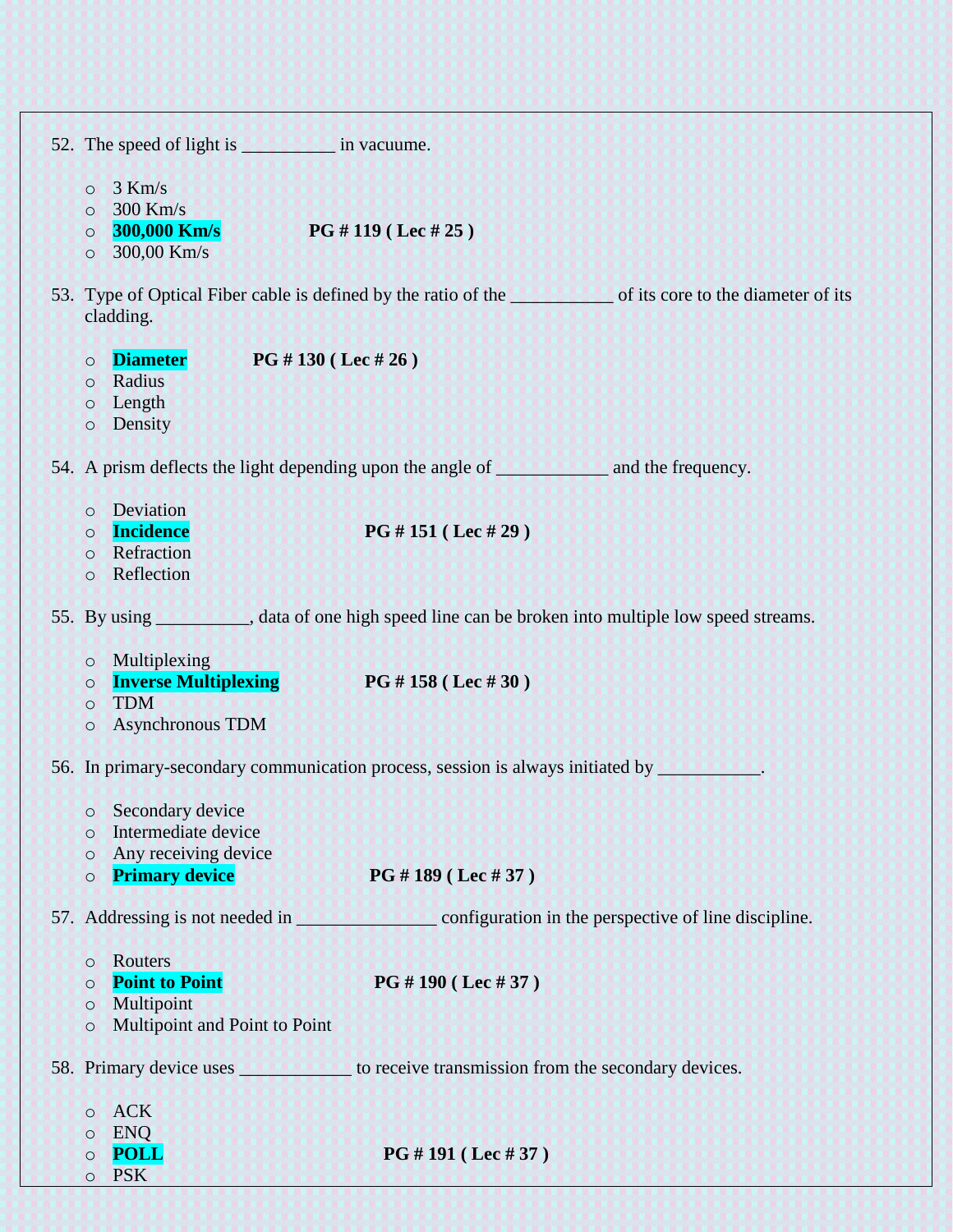| 59. If sender sent some frames from 0 to 10 and received the 'ACK 5' then according to the method Go-Back-N |                                                                                                                   |                                                                                               |  |
|-------------------------------------------------------------------------------------------------------------|-------------------------------------------------------------------------------------------------------------------|-----------------------------------------------------------------------------------------------|--|
| $\circ$<br>$\circ$<br>$\circ$<br>$\circ$                                                                    | $\mathbf{0}$<br>PG #199<br>$\boldsymbol{0}$ to 5<br>$0$ to $4$<br>0 to 10                                         |                                                                                               |  |
|                                                                                                             |                                                                                                                   | 60. The _____________ field defines the beginning and ending of an HDLC frame.                |  |
| $\circ$<br>$\circ$<br>$\circ$<br>$\circ$                                                                    | Flag<br>Address<br>Control<br><b>FCS</b>                                                                          | PG # 213 ( Lee # 41)                                                                          |  |
|                                                                                                             |                                                                                                                   | 61. The bit of the DSAP indicates whether the frame is intended for an individual or a group. |  |
| $\circ$<br>$\circ$<br>$\circ$<br>$\circ$                                                                    | First<br>Second<br>Third<br>Last                                                                                  | PG # 220 ( Lee # 42)                                                                          |  |
|                                                                                                             |                                                                                                                   | 62. is the access protocol used by traditional Ethernet.                                      |  |
| $\circ$<br>$\circ$<br>$\circ$<br>$\circ$                                                                    | <b>CSMA</b><br><b>CSMA/DC</b><br><b>CSMA/CD</b><br><b>CSMA/CC</b>                                                 | PG # 222 ( Lee # 42)                                                                          |  |
|                                                                                                             | 63. In FDDI, THT stands for                                                                                       |                                                                                               |  |
| $\circ$<br>$\circ$<br>$\circ$<br>$\circ$                                                                    | <b>Target Holding Timer</b><br><b>Tier Holding Timer</b><br><b>Token Hash Timer</b><br><b>Token Holding Timer</b> | PG # 236 ( Lee # 44)                                                                          |  |
|                                                                                                             |                                                                                                                   | 64. A telephone network is an example of a _____________ network.                             |  |
| $\circ$<br>$\circ$<br>$\circ$<br>$\circ$                                                                    | Packet-switched<br><b>Circuit-switched</b><br>Message-switched<br>Frame-switched                                  | PG #38 (Lec #6)                                                                               |  |
|                                                                                                             | 65. The data rate of a T-1 line is ___________.                                                                   |                                                                                               |  |
| $\circ$<br>$\circ$<br>$\circ$<br>$\circ$                                                                    | 2.544 Mbps<br><b>1.544 Mbps</b><br>1.544 Kbps<br>1.544 Gbps                                                       | PG # 164 & 165 (Lec # 32)                                                                     |  |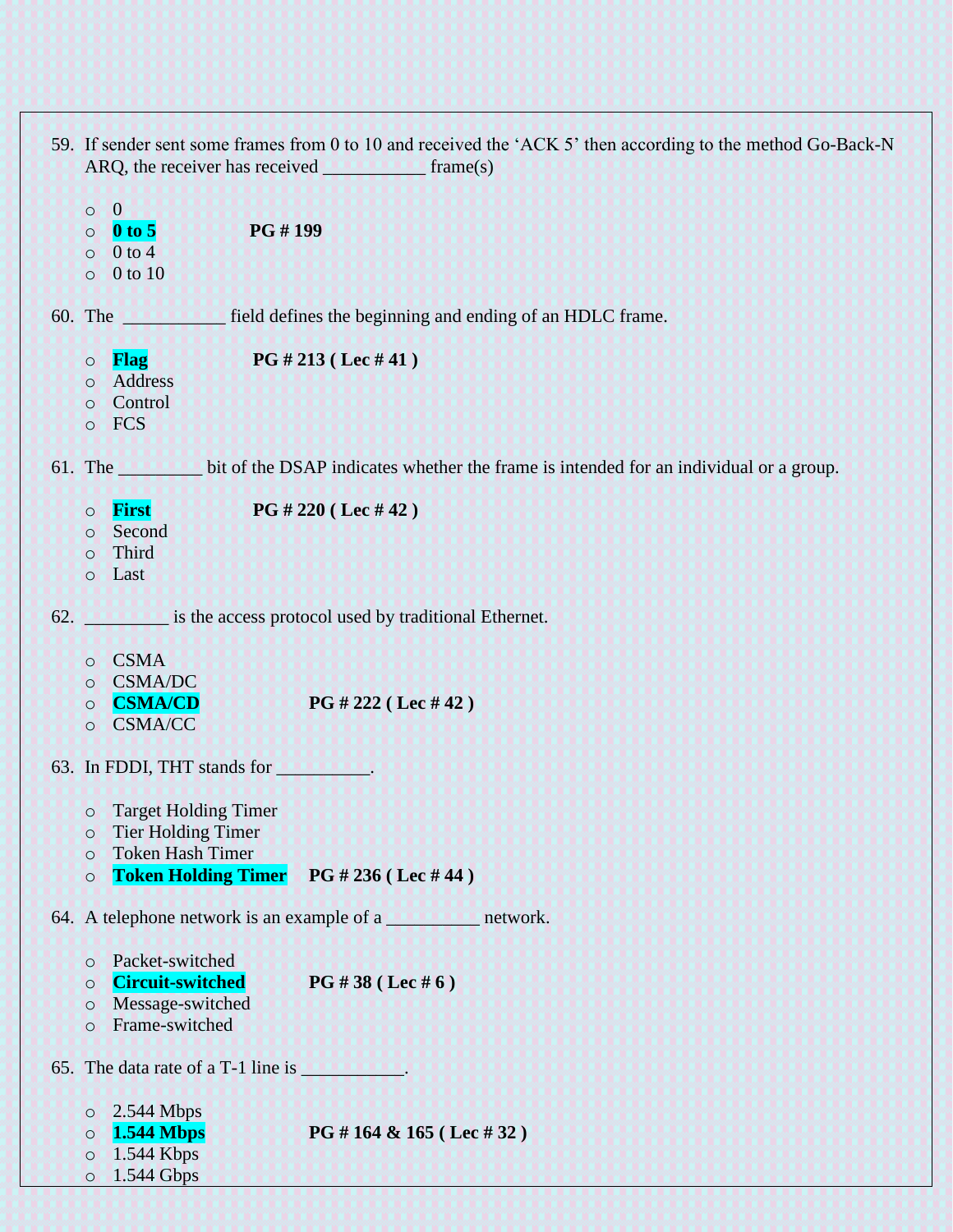66. If the ASCII character H is sent and the character I is received, then \_\_\_\_\_\_\_\_\_ type of error is occurred. o **Single-bit** o ASCII error o Burst o Undetectable 67. In CRC there is no error if the remainder at the receiver side is \_\_\_\_\_\_\_\_\_\_. o Equal to the remainder at the sender side o **Zero PG # 176 ( Lec # 34 ) [Click Here For Reference](http://ecomputernotes.com/computernetworkingnotes/communication-networks/cyclic-redundancy-check)** o Nonzero o Equal to the quotient at the sender side 68. At the CRC generator, and added to the data unit before the division process. o A polynomial is o A CRC remainder is o **0's are PG # 176 ( Lec # 34 )**  $\circ$  1's are 69. At the CRC generator, \_\_\_\_\_\_\_ is (are) added to the dataword after the division process to create the codeword. o 0's are o **The remainder** o 1's are o The divisor 70. IEEE divided the Baseband category into \_\_\_\_\_\_ standards. o 2 o 3 o 4 o **5 PG # 222 ( Lec # 42 )** IEEE divides the base band category into 5 standards: –10 Base 5 , 10 Base 2, 10 Base-T, 1 Base 5, 100 Base-T 71. Telephony and telegraphy standards are mostly developed by **with an extending the standards**. o ISO o **ITU-T PG # 24 ( Lec # 4 )** o ANSI

o IEEE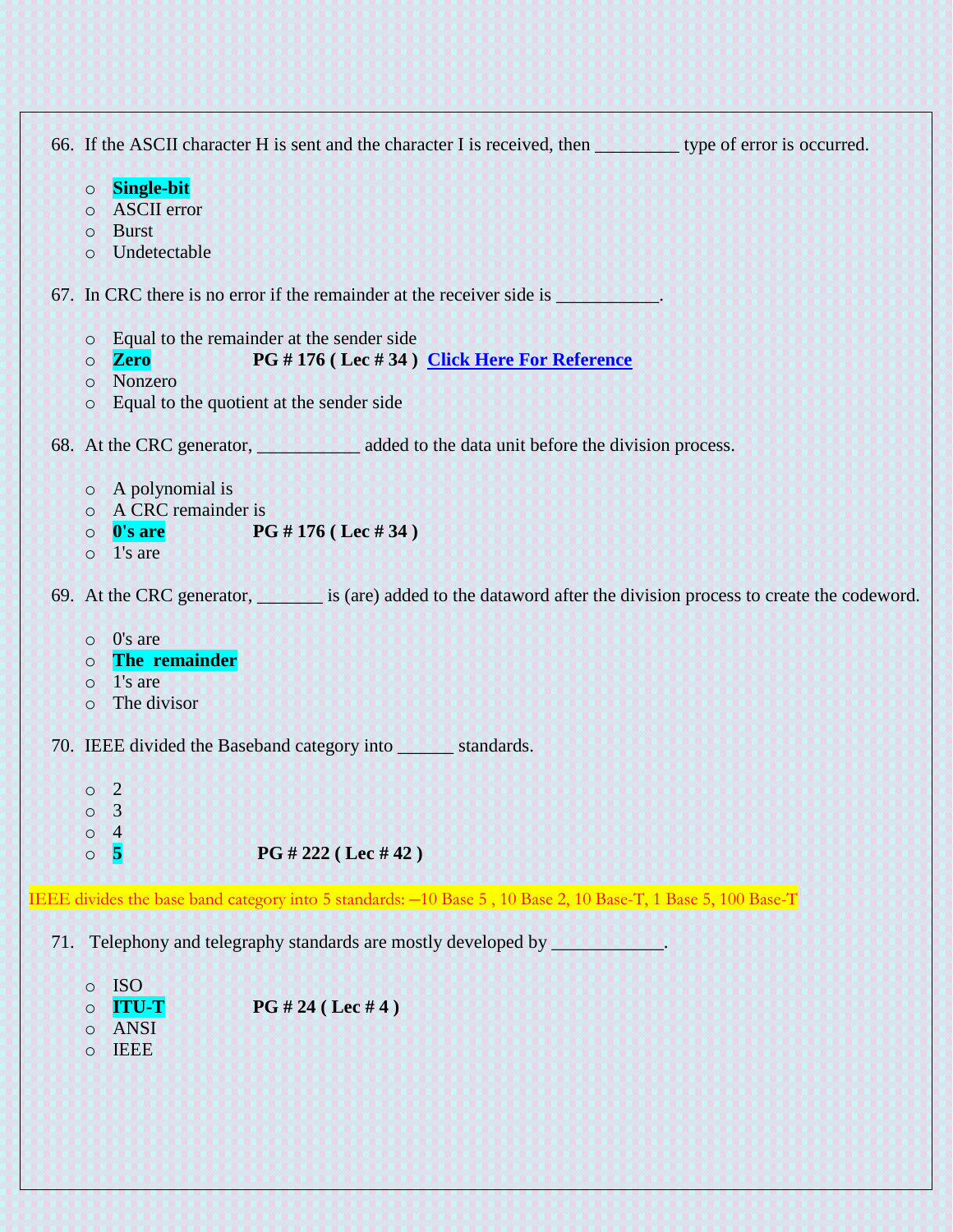|  |  | 72. In generic, the central element of network having star topology is a |  |
|--|--|--------------------------------------------------------------------------|--|
|  |  |                                                                          |  |

- o Server
- o Twisted pair cable
- o Work station
- o **Hub PG # 30 ( Lec # 5 )**

73. In mesh topology, if there are five nodes then there will be \_\_\_\_\_\_\_\_ links.

- o 5
- o **10 PG # 29 ( Lec # 5 )**
- o 15  $\circ$  20

```
No. of Links= 5(5-1)/2 = 10
```
74. **works** to synchronize the communication.

- o Transport layer
- o Presentation layer
- o **Session layer PG # 50 ( Lec # 9 )**
- o Network layer
- 75. Using encoding scheme in digital transmission, we represent 0 by 0 voltage level and represent 1 by any positive voltage level.
	- o Polar
	- o **Unipolar PG # 71 ( Lec # 14 )**
	- o AMI
	- o Bipolar

76. In Alternate mark inversion, the term mark is related to\_\_\_\_\_\_\_\_\_.

o **Telegraphy PG # 77 ( Lec # 15 )**

- o Telephony
- o Digital telephony
- o Computing

77. \_\_\_\_\_\_\_\_\_ modulation technique requires more bandwidth.

o **FSK [Click Here For More Detail](http://highered.mheducation.com/sites/0072967757/student_view0/chapter5/index.html)** o ASK o PSK o QAM

Note: FSK modulation requires more bandwidth than ASK and PSK.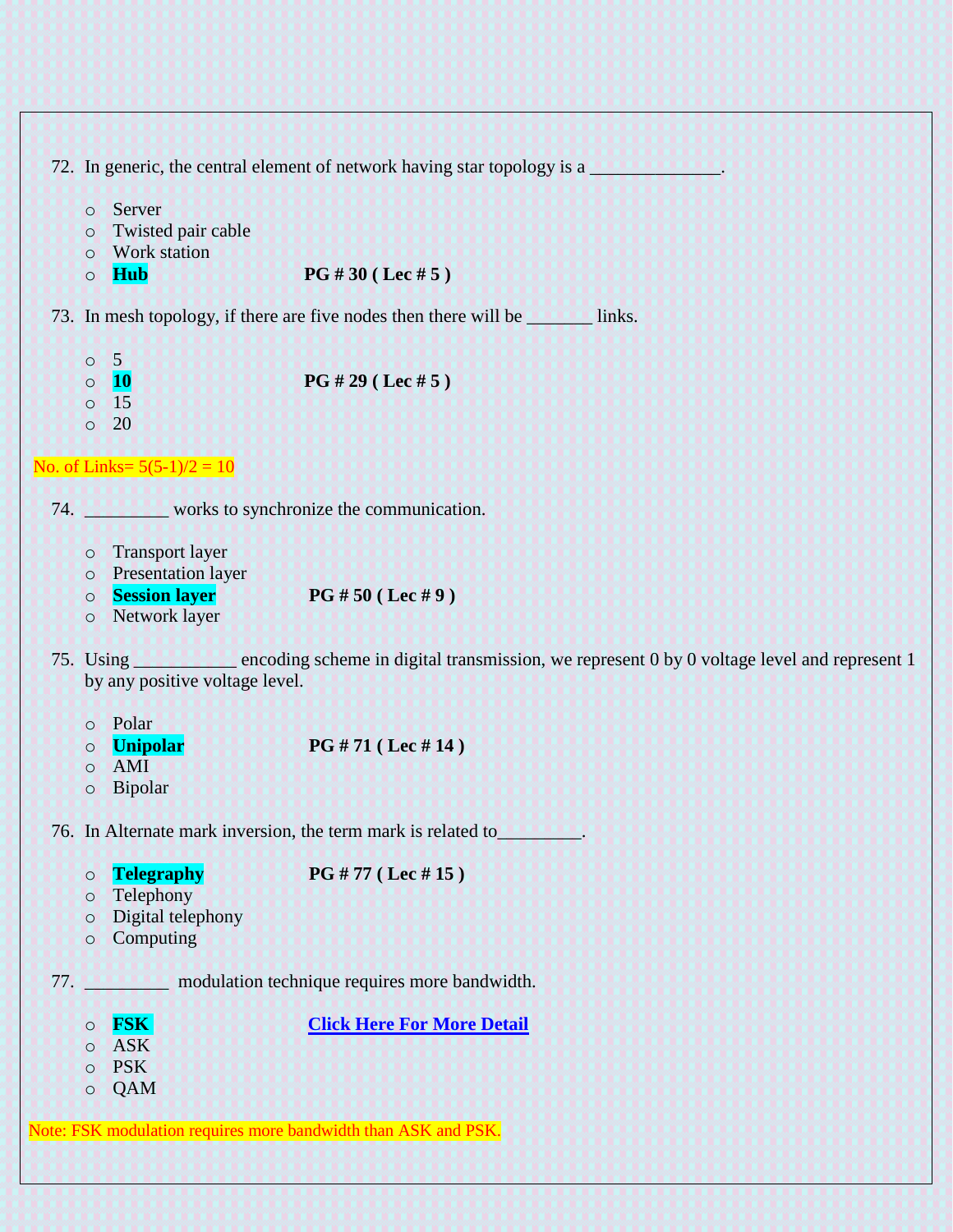|                                                                                                                                     | 78. FSK requires a minimum bandwidth equal to its _________________ plus the frequency shift.                |  |  |  |
|-------------------------------------------------------------------------------------------------------------------------------------|--------------------------------------------------------------------------------------------------------------|--|--|--|
| <b>Bit rate</b><br>$\circ$<br><b>Baud rate</b><br>$\circ$<br>Frequency<br>$\circ$<br>Amplitude<br>$\circ$                           | PG #89 ( Lee #18)                                                                                            |  |  |  |
|                                                                                                                                     |                                                                                                              |  |  |  |
| <b>CRC</b><br>$\circ$<br><b>Hamming Code</b><br>$\circ$<br><b>Shannon's Formula</b><br>$\circ$<br><b>Nyquist Theorem</b><br>$\circ$ | PG # 115 ( Lee # 23)                                                                                         |  |  |  |
| 80. In ______________ propagation, low-frequency radio waves hug the earth.                                                         |                                                                                                              |  |  |  |
| <b>Surface</b><br>$\circ$<br><b>Sky</b><br>$\circ$<br>Line of Sight<br>$\circ$<br>Space<br>$\circ$                                  | PG # 133 ( Lee # 26)                                                                                         |  |  |  |
|                                                                                                                                     | 81. Asynchronous TDM is efficient only when the size of the time slot is kept relatively _______.            |  |  |  |
| <b>Large</b><br>$\circ$<br><b>Small</b><br>$\circ$<br>Medium<br>$\circ$<br>Equal<br>$\circ$                                         | PG # 158 (Lec # 30)                                                                                          |  |  |  |
| without an acknowledgement.                                                                                                         | 82. For a sliding window of size n-1 (n sequence numbers), there can be a maximum of ___________ frames sent |  |  |  |
| $\mathbf n$<br>$\circ$<br>$n-1$<br>$\circ$<br>$n+1$<br>$\circ$<br>$\overline{0}$<br>$\circ$                                         |                                                                                                              |  |  |  |
|                                                                                                                                     |                                                                                                              |  |  |  |
| $\mathbf N$<br>$\circ$<br>2N<br>$\circ$<br>$N-1$<br>$\circ$<br>$N+1$<br>$\circ$                                                     |                                                                                                              |  |  |  |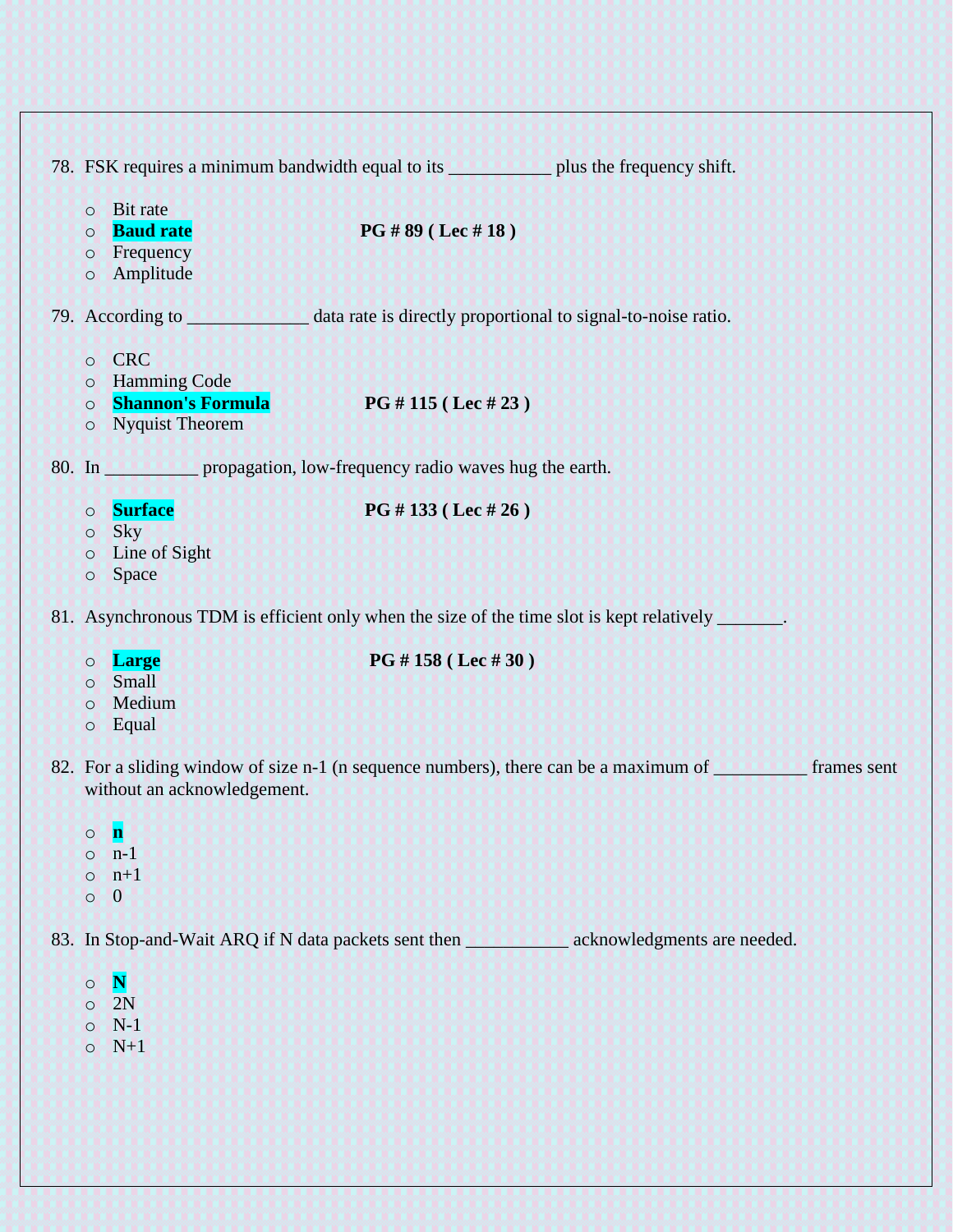84. In \_\_\_\_\_\_\_\_\_\_\_\_\_ multiple files can be sent simultaneously. o XMODEM o **YMODEM PG # 205 ( Lec # 40 )** o TMODEM o EMODEM 85. CSMA/CD stands for\_\_\_\_\_\_\_\_\_\_\_. o **Carrier sense multiple access/collision detection PG # 222 ( Lec # 42 )** o Collision sense multiple access/collision detection o Collision stop multiple access/collision detection o Control software multiple access/collision detection 86. In Fast Ethernet, the maximum supported data rate is \_\_\_\_\_\_\_\_\_\_\_\_\_\_\_. o 10Mbps o **100Mbps [Click Here For More Detail](https://en.wikipedia.org/wiki/Fast_Ethernet)** o 1Gbps o 10Gbps 87. In FDDI, passing is used as Access method. o Ticket o Packet o **Token PG # 236 ( Lec # 44 )** o Frame 88. Optical signals are multiplexed using \_\_\_\_\_\_\_\_. o **WDM PG # 167 ( Lec # 32 )** o FDM o TDM o MDM 89. At the CRC generator, \_\_\_\_\_\_\_\_\_\_\_\_ added to the data unit after the division process. o **0s are PG # 176 ( Lec # 34 )** o 1s are o The polynomial o The remainder 90. Resuming an activity (because interruption in data transmission) at some focal point is called\_\_\_\_\_\_\_\_\_\_\_\_\_\_. o Security o **Recovery PG # 18 ( Lec # 3 )** o Flow control

o Error detection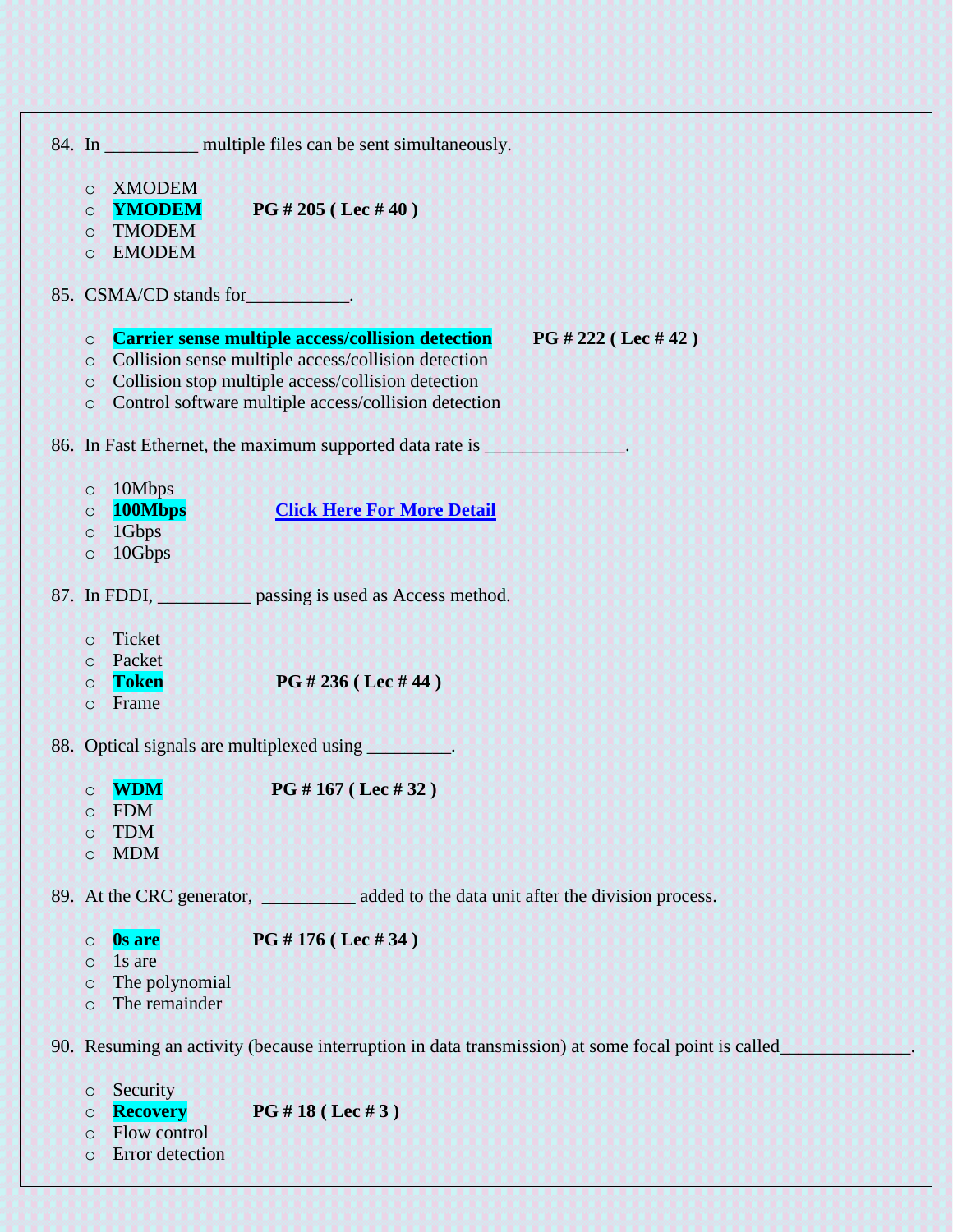|     |         | function coaxial cable will perform here? | 91. Two devices have started their communications that are attached with each other through coaxial cable. What                                                                                                                |
|-----|---------|-------------------------------------------|--------------------------------------------------------------------------------------------------------------------------------------------------------------------------------------------------------------------------------|
|     | $\circ$ | <b>Medium</b>                             | PG # 8 (Lec # 1)                                                                                                                                                                                                               |
|     | $\circ$ | Path                                      |                                                                                                                                                                                                                                |
|     | $\circ$ | Link                                      |                                                                                                                                                                                                                                |
|     | $\circ$ | Node                                      |                                                                                                                                                                                                                                |
|     |         |                                           | 92. is used to define the direction of the signal flow between the linked devices.                                                                                                                                             |
|     | $\circ$ | <b>Transmission mode</b>                  | PG #34 (Lec #6)                                                                                                                                                                                                                |
|     | $\circ$ | <b>Transmission Media</b>                 |                                                                                                                                                                                                                                |
|     | $\circ$ | <b>Transmission impairments</b>           |                                                                                                                                                                                                                                |
|     | $\circ$ | Attenuation                               |                                                                                                                                                                                                                                |
|     |         |                                           | 93. Service point addressing is also termed as service point and all the service point and service point and service point and service point and service point and service point and service point and service point and servi |
|     | $\circ$ |                                           | <b>Port Addressing</b> PG $#49$ (Lec $#9$ )                                                                                                                                                                                    |
|     | $\circ$ | <b>Logical Addressing</b>                 |                                                                                                                                                                                                                                |
|     |         | $\circ$ IP Addressing                     |                                                                                                                                                                                                                                |
|     | $\circ$ | <b>Physical Addressing</b>                |                                                                                                                                                                                                                                |
| 94. |         |                                           | layer deals with syntax and semantics of information to be exchanged.                                                                                                                                                          |
|     | $\circ$ | <b>Presentation</b>                       | PG # 51 ( Lee # 9)                                                                                                                                                                                                             |
|     | $\circ$ | Session                                   |                                                                                                                                                                                                                                |
|     | $\circ$ | Application                               |                                                                                                                                                                                                                                |
|     | $\circ$ | Physical                                  |                                                                                                                                                                                                                                |
|     |         |                                           | 95. Recording data point at some discrete levels is termed as ____________.                                                                                                                                                    |
|     |         | o Analog data                             |                                                                                                                                                                                                                                |
|     | $\circ$ | <b>Digital data</b>                       | PG # 56 (Lec # 11)                                                                                                                                                                                                             |
|     | $\circ$ | <b>Infinite Frequency</b>                 |                                                                                                                                                                                                                                |
|     | $\circ$ | <b>Continuous Signal</b>                  |                                                                                                                                                                                                                                |
|     |         |                                           | 96. ASK, PSK, FSK and QAM are examples of subsequently assumed to modulation.                                                                                                                                                  |
|     | $\circ$ | Digital to digital                        |                                                                                                                                                                                                                                |
|     | $\circ$ | <b>Digital to analog</b>                  | PG #84 & 85 (Lec #17)                                                                                                                                                                                                          |
|     | $\circ$ | Analog to analog                          |                                                                                                                                                                                                                                |
|     | $\circ$ | Analog to digital                         |                                                                                                                                                                                                                                |
|     |         |                                           | 97. EIA 449 uses ______________ standards to define its electrical specifications.                                                                                                                                             |
|     | $\circ$ | <b>RS-422, RS423</b>                      | PG # 108 ( Lee # 22)                                                                                                                                                                                                           |
|     | $\circ$ | RS-422, RS532                             |                                                                                                                                                                                                                                |
|     | $\circ$ | RS-412, RS333                             |                                                                                                                                                                                                                                |

o RS-413, RS321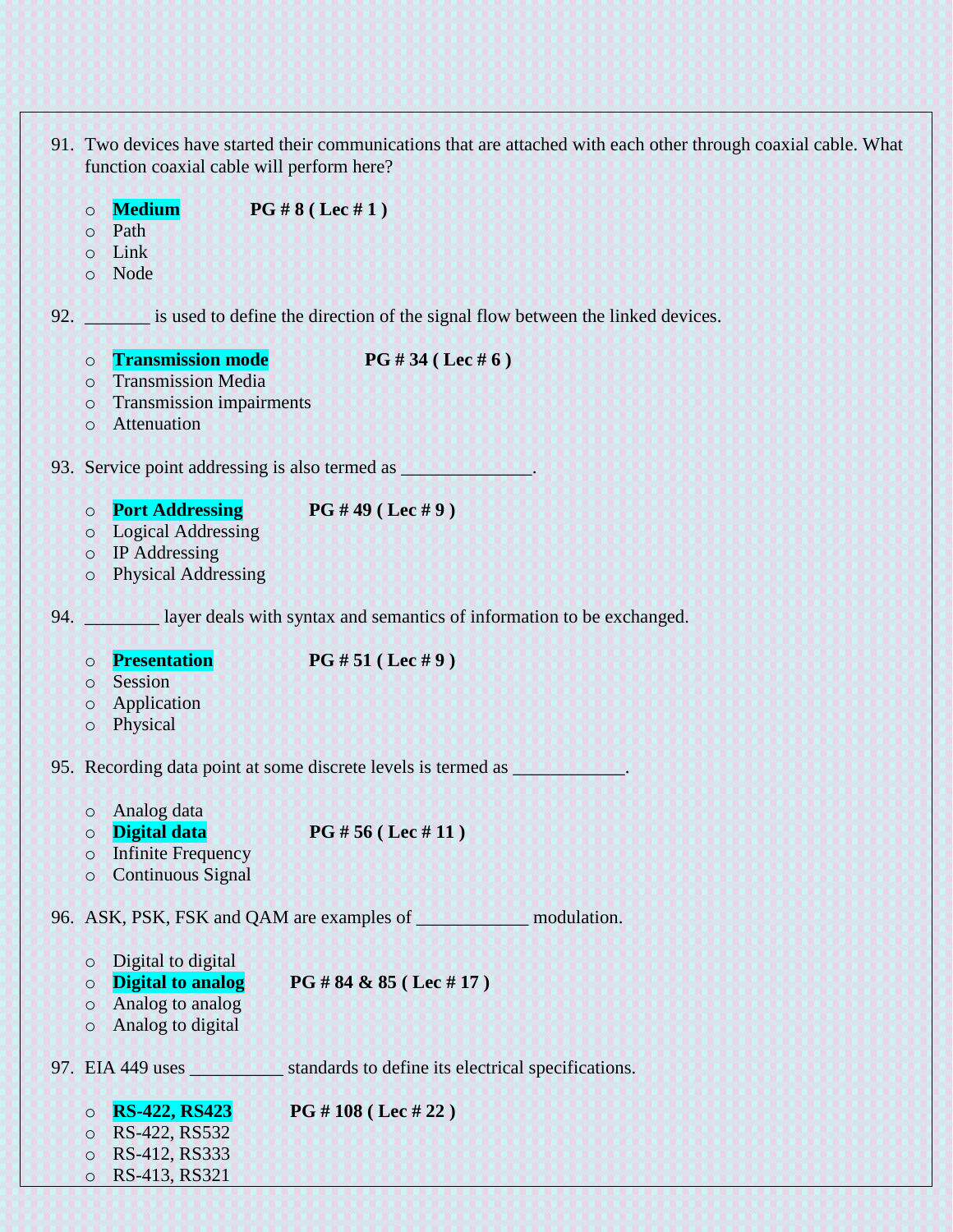|                    | 98. In Cable Modems, the BW is normally divided into _________ bands using FDM. |                                                                                                           |
|--------------------|---------------------------------------------------------------------------------|-----------------------------------------------------------------------------------------------------------|
| $\circ$            | <b>6MHz</b><br>PG # 118 (Lec # 24)                                              |                                                                                                           |
| $\circ$<br>$\circ$ | 60MHz<br>8MHz                                                                   |                                                                                                           |
| $\circ$            | 80MHz                                                                           |                                                                                                           |
|                    | 99. Ultra high-frequency waves always use___________ propagation.               |                                                                                                           |
| $\circ$            | Surface                                                                         |                                                                                                           |
| $\circ$            | Sky                                                                             |                                                                                                           |
| $\circ$            | <b>Line of Sight</b><br><b>PG</b> # 136 (Lec # 27)<br>Space                     |                                                                                                           |
| $\circ$            |                                                                                 |                                                                                                           |
|                    | 100. Using ________________ technique, MUX adds extra bits to data.             |                                                                                                           |
| $\circ$            | <b>Bit Stuffing</b><br><b>PG</b> # 156 (Lec # 30)                               |                                                                                                           |
| $\circ$            | Decompression                                                                   |                                                                                                           |
| $\circ$<br>$\circ$ | Switching<br>Exchanging                                                         |                                                                                                           |
|                    |                                                                                 |                                                                                                           |
|                    | 101. The field defines the beginning and ending of an HDLC frame.               |                                                                                                           |
|                    | o Address                                                                       |                                                                                                           |
|                    | o Control                                                                       |                                                                                                           |
| $\circ$            | FCS                                                                             |                                                                                                           |
| $\circ$            | PG # 213 (Lec # 41)<br><b>Flag</b>                                              |                                                                                                           |
|                    | 102. Control Frame in HDLC contains                                             |                                                                                                           |
|                    | o 2-byte CRC                                                                    |                                                                                                           |
| $\circ$            | 4-byte CRC                                                                      |                                                                                                           |
| $\circ$            | <b>P/F</b> bit<br>PG # 215 ( Lee # 41)                                          |                                                                                                           |
| $\circ$            | Address of Secondary device                                                     |                                                                                                           |
|                    |                                                                                 | 103. Data from computer is in <u>second</u> form while the local loop handles signals.                    |
| $\circ$            | Analog, analog                                                                  |                                                                                                           |
| $\circ$            | Analog, digital                                                                 |                                                                                                           |
| $\circ$<br>$\circ$ | Digital, digital<br>Digital, analog                                             |                                                                                                           |
|                    |                                                                                 |                                                                                                           |
|                    |                                                                                 | 104. In the process of CRC, has not any importance and is not attached with data at sender/receiver side. |
| $\circ$            | <b>Quotient</b>                                                                 |                                                                                                           |
| $\circ$            | <b>Divisor</b>                                                                  |                                                                                                           |
| $\circ$            | Dividend                                                                        |                                                                                                           |

o Remainder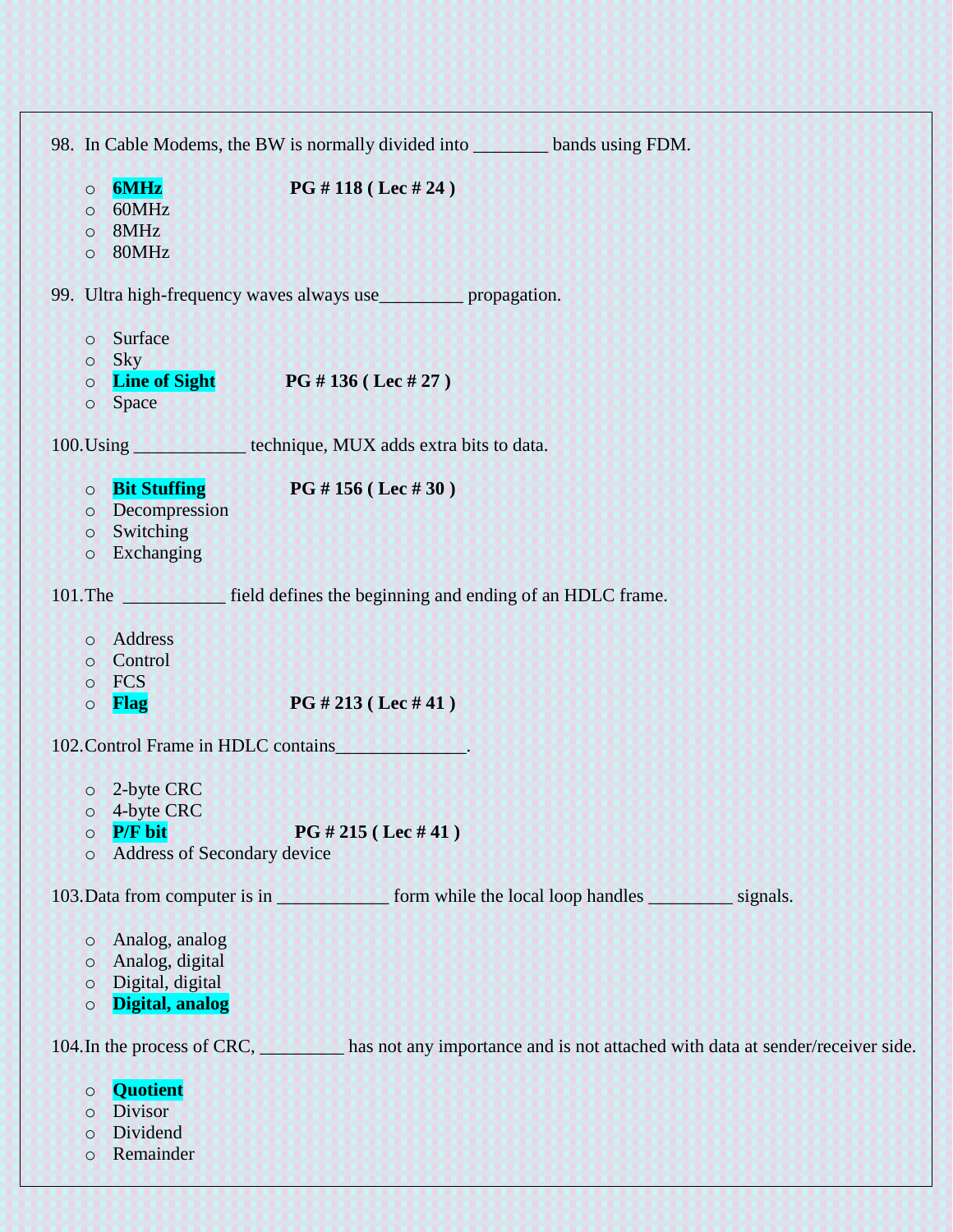105. In the process of CRC, the quotient at the sender is \_\_\_\_\_\_\_\_\_\_\_\_\_\_.

- o The dividend at the receiver
- o The divisor at the receiver
- o **Ignored**
- o The remainder at receiver

106.The amplitude of a digital signal depends upon the\_\_\_\_\_\_\_\_ to represent a bit.

- o Phase
- o **Voltage PG # 73 ( Lec # 14 )**
- o Wavelength
- o Bandwidth

107. Secondary hub in a tree structure would be  $\blacksquare$ 

- o Active hub
- o Passive hub
- o **Central hub PG # 31 ( Lec # 5 )**
- o Prioritized hub

108.In a typical data communication environment, information must be converted into \_\_\_\_\_\_\_\_\_\_before putting over the transmission medium.

## o **Electromagnetic signal PG # 8 ( Lec # 1 )**

- o Protocol
- o Data
- o Digital data

109.Frequency of a network failure and the time it takes to recover after a failure, measures the \_\_\_\_\_\_\_\_\_\_\_\_ of a network.

- o **Reliability PG # 15 ( Lec # 2 )**
- o Security
- o Feasibility
- o Performance
- 110. **is not an element of a protocol.** 
	- o Semantics
	- o Timing
	- o **Communication service module PG # 19 ( Lec # 3 )**
	- o Syntax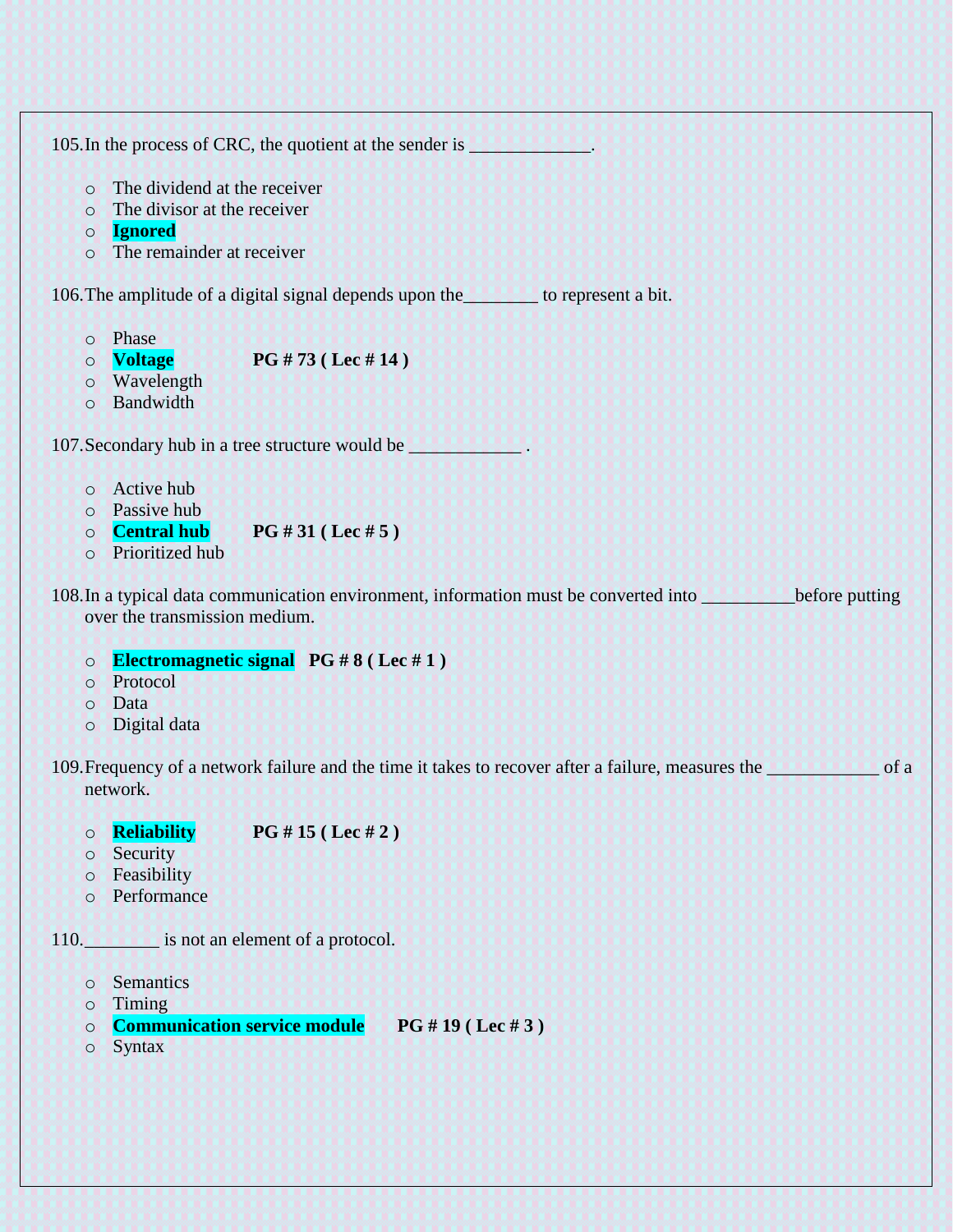| 111.A <u>we are provided</u> a model for products manufactured by different manufacturers to operate together. |
|----------------------------------------------------------------------------------------------------------------|
| o Protocol                                                                                                     |
| <b>Standard</b><br>PG # 22 (Lee # 4)<br>$\circ$                                                                |
| <b>Topology</b><br>$\circ$                                                                                     |
| System<br>$\circ$                                                                                              |
|                                                                                                                |
| $\circ$ Simplex                                                                                                |
| o Half Duplex                                                                                                  |
| <b>Full Duplex</b> PG # 35 (Lec # $6$ )<br>$\circ$                                                             |
| Data<br>$\circ$                                                                                                |
| 113. In 8QAM each signal shift or one baud represents _______ bits.                                            |
| $\circ$ 4                                                                                                      |
| $\circ$ 2                                                                                                      |
| $\circ$ 5                                                                                                      |
| PG #93 ( Lee #18)<br>$\vert 3 \vert$<br>$\circ$                                                                |
|                                                                                                                |
|                                                                                                                |
| $\circ$ 1                                                                                                      |
| $\circ$ 2 $\bullet$<br>PG #99 ( Lee #20)                                                                       |
| $\circ$<br>$\overline{3}$                                                                                      |
| $\circ$<br>$\overline{4}$                                                                                      |
|                                                                                                                |
| O Digital, Digital                                                                                             |
| Digital, Analog<br><b>PG</b> # 116 (Lec # 23)<br>$\circ$                                                       |
| Analog, Analog<br>$\circ$                                                                                      |
| Analog, Digital<br>$\circ$                                                                                     |
| 116. At the switching station, _____________ data is converted to __________ using PCM.                        |
|                                                                                                                |
| Digital, Digital<br>$\circ$                                                                                    |
| Digital, Analog<br>$\circ$                                                                                     |
| Analog, Analog<br>$\circ$                                                                                      |
| <b>Analog, Digital</b><br>PG # 116 ( Lee # 23)<br>$\circ$                                                      |
| 117. is a technique which specifically works on light beams.                                                   |
| <b>FDM</b><br>$\circ$                                                                                          |
| <b>WDM</b><br>$\circ$                                                                                          |
| <b>TDM</b><br>$\circ$                                                                                          |
| <b>CDM</b><br>$\circ$                                                                                          |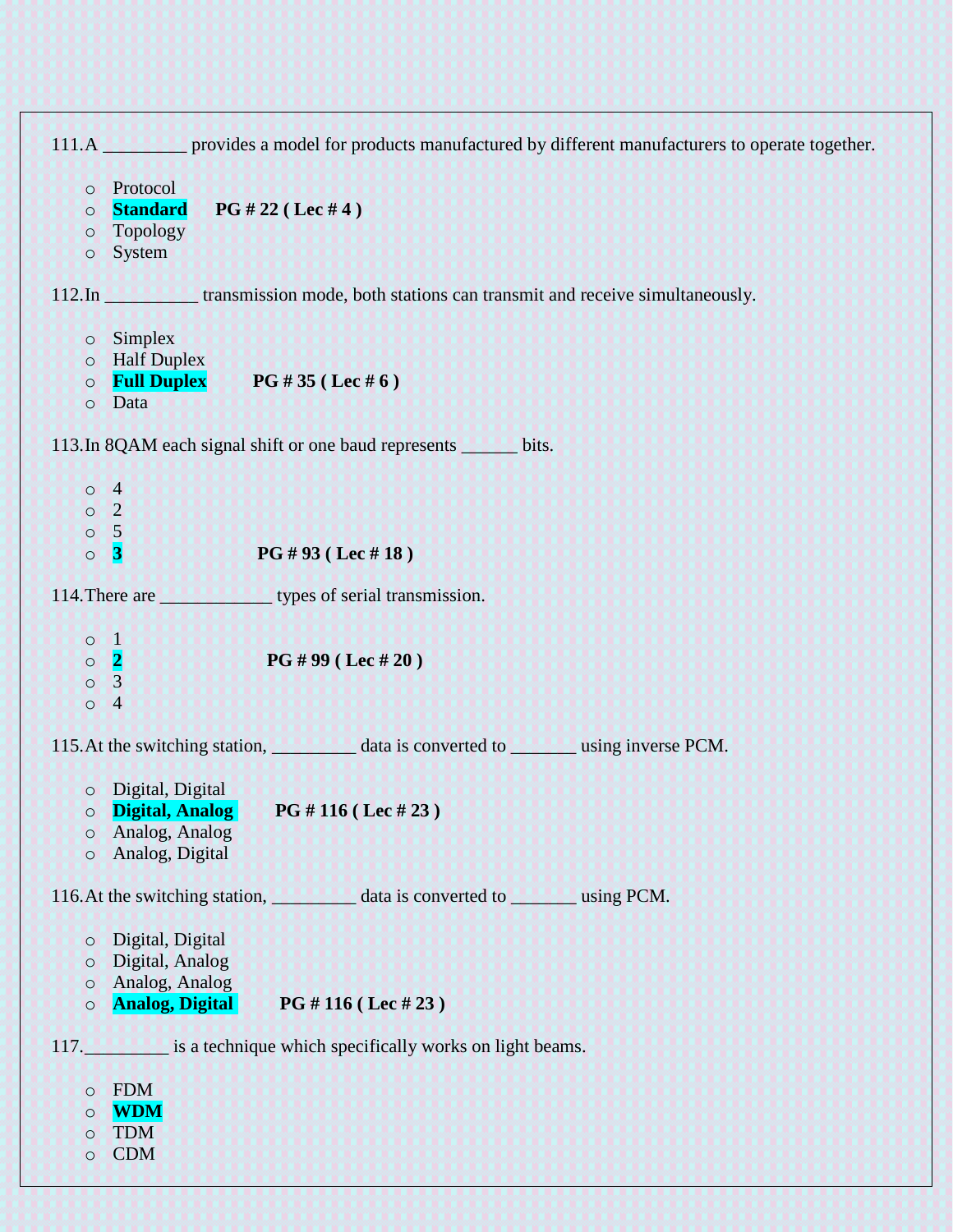118.Multiplexing is the set of techniques that allows simultaneous transmission of multiple signals across  $data$  link(s). o Multiple o **Single PG # 147 ( Lec # 29 )** o Double o Different 119.\_\_\_\_\_\_\_\_ layer is the closest layer to the transmission medium. o **Physical** o Data link o Network o Transport 120.Error control is \_\_\_\_\_\_\_\_\_\_. o **Both detection and correction PG # 186 ( Lec # 36 )** o Only detection o Only correction o Both detection and forwarding 121. Sub-layer resolves the contention between the devices for the shared media. o **MAC PG # 219 ( Lec # 42 )** o LLC o Physical o Network 122.At the CRC checker, **we can also have that the data unit is not damaged.** o All 0s in remainder o A string of 1s in remainder o A string of alternating 1s and 0s in remainder o **A nonzero remainder** 123.\_\_\_\_\_\_\_\_\_\_\_\_\_\_\_ uses a series of filters to decompose multiplexed signal into its constituent signals. o Modulator o Demodulator o MUX

o **DEMUX PG # 150 ( Lec # 29 )**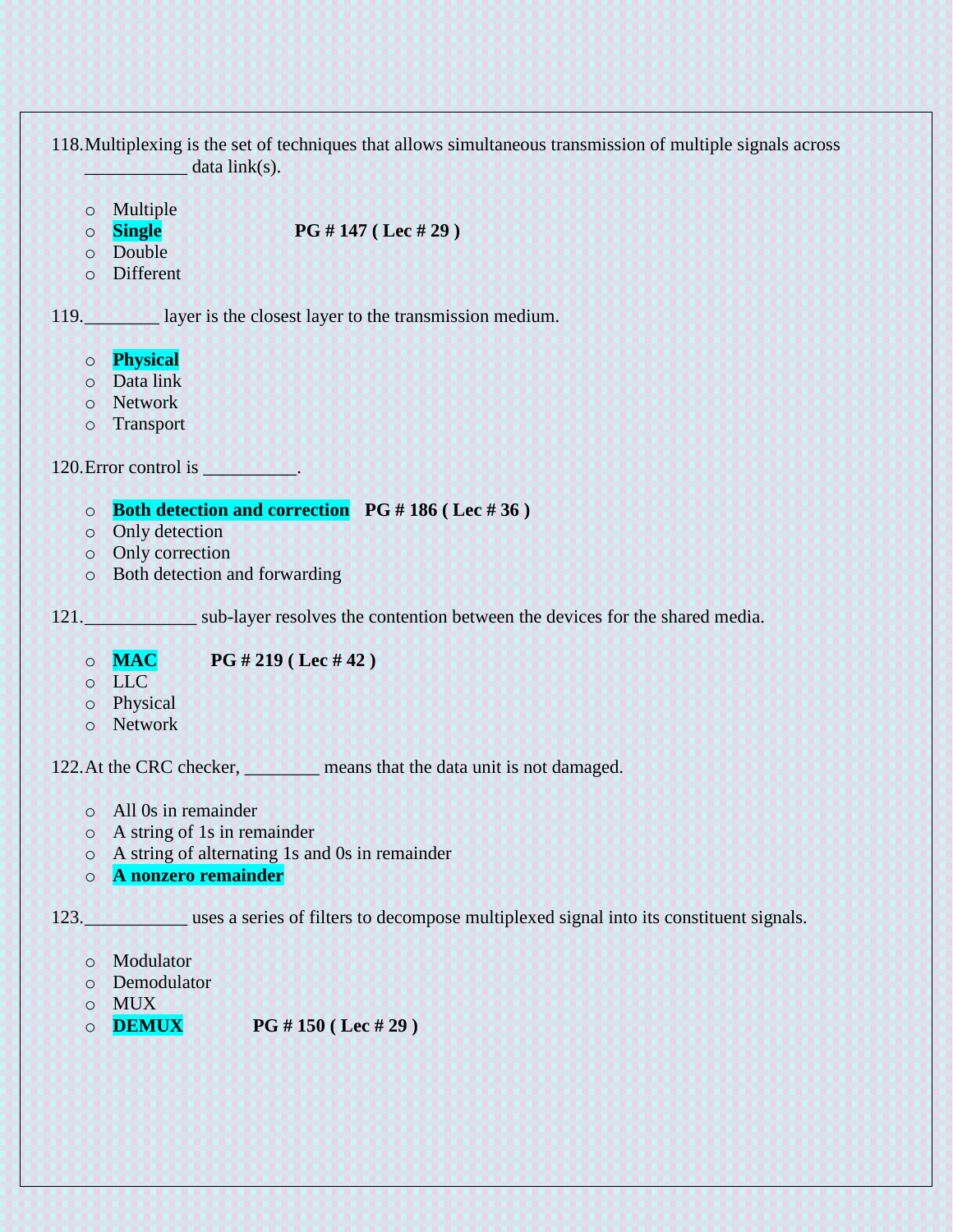124. Using file transfer protocol architecture, file transfer requires number of modules to transfer that file.  $\circ$  4 o **3 PG # 20 ( Lec # 3 )** o 2  $\circ$  1 File transfer application Communication service module Network access module 125.If transmission speed of a signal is 128(bps) then it means \_\_\_\_\_\_\_\_\_\_\_. o Bit Rate: 1/128 bits per second o **Bit Rate: 128 bits per second** o Bit rate: 0.0078bits per second o Bit Rate: 64 Bits per second 126.Upper layers of OSI model are considered as \_\_\_\_\_\_\_\_\_\_ support layer. o Hardware o **Software PG # 42 ( Lec # 7 )** o Both Hardware and Software o Network 127.The collection of all component frequencies is called \_\_\_\_\_\_\_\_\_\_. o Throughput o **Frequency spectrum PG # 66 ( Lec # 13 )** o Bandwidth o Wavelength 128. has the features of both XMODEM and YMODEM. o XMODEM o YMODEM o **ZMODEM PG # 205 ( Lec # 40 )** o EMODEM 129.HDLC is an acronym for o High-duplex line communication o **High-level data link control PG # 210 ( Lec # 41 )** o Half-duplex digital link combination o Host double-level circuit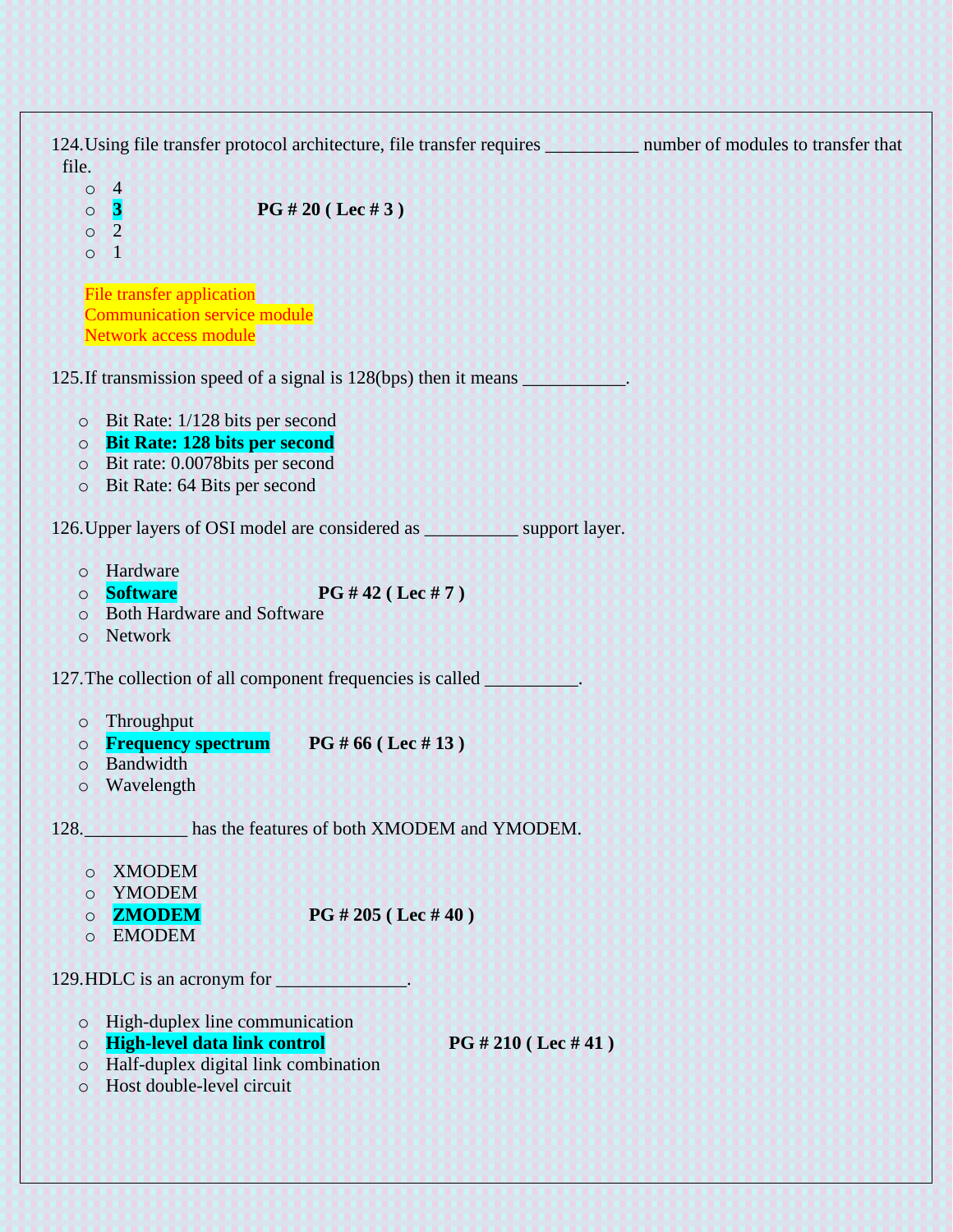| 130. FDDI stands for _________________.                                                                                                                                                                                                      |
|----------------------------------------------------------------------------------------------------------------------------------------------------------------------------------------------------------------------------------------------|
| <b>Fiber Distributed Data Interface</b><br>PG # 218 ( Lee # 42)<br>$\circ$<br><b>Flexible Distributed Data Interface</b><br>$\circ$<br><b>Fast Distributed Data Interface</b><br>$\circ$<br><b>Fiber Distorted Data Interface</b><br>$\circ$ |
| 131. Repeater works on <u>each</u> layer.                                                                                                                                                                                                    |
| Data Link<br>$\circ$<br>Physical<br><b>PG</b> # 240 (Lec # 45)<br>$\circ$<br>Network<br>$\circ$<br>Application<br>$\circ$                                                                                                                    |
| 132. In extremely noisy channel signal to noise ratio is approximately equal to <b>example 20</b> .                                                                                                                                          |
| $\circ$ 0<br>PG #145 (Lec #28)<br>$\mathbf{1}$<br>$\circ$<br>$\overline{2}$<br>$\circ$<br>$\overline{3}$<br>$\circ$                                                                                                                          |
| 133. error detection method uses one's complement.                                                                                                                                                                                           |
| Simple parity check<br>$\circ$<br>Two-dimensional parity check<br>$\circ$<br><b>Cyclic Redundancy Check</b><br>$\circ$<br><b>Checksum PG #179 (Lec #35)</b><br>$\circ$                                                                       |
| 134. Digital data is modulated by ____________.                                                                                                                                                                                              |
| $\circ$ ISP<br>Computer<br>$\circ$<br><b>Switching station</b><br>$\circ$<br><b>Modem</b><br>PG # 115 ( Lee # 23)<br>$\circ$                                                                                                                 |
| 135. At the beginning of transmission, the receiver window contains spaces for frames in sliding window<br>mechanism.                                                                                                                        |
| n<br>$\circ$<br>PG # 195 (Lec # 38)<br>$n-1$<br>$\circ$<br>$n+1$<br>$\circ$<br>1/n<br>$\circ$                                                                                                                                                |
| frame itself.<br>136. NAK frames carry the number of the<br>Sent<br>$\circ$<br>Received<br>$\circ$                                                                                                                                           |
| PG # 199 ( Lee # 39)<br><b>Damaged</b><br>$\circ$<br>Lost<br>$\circ$                                                                                                                                                                         |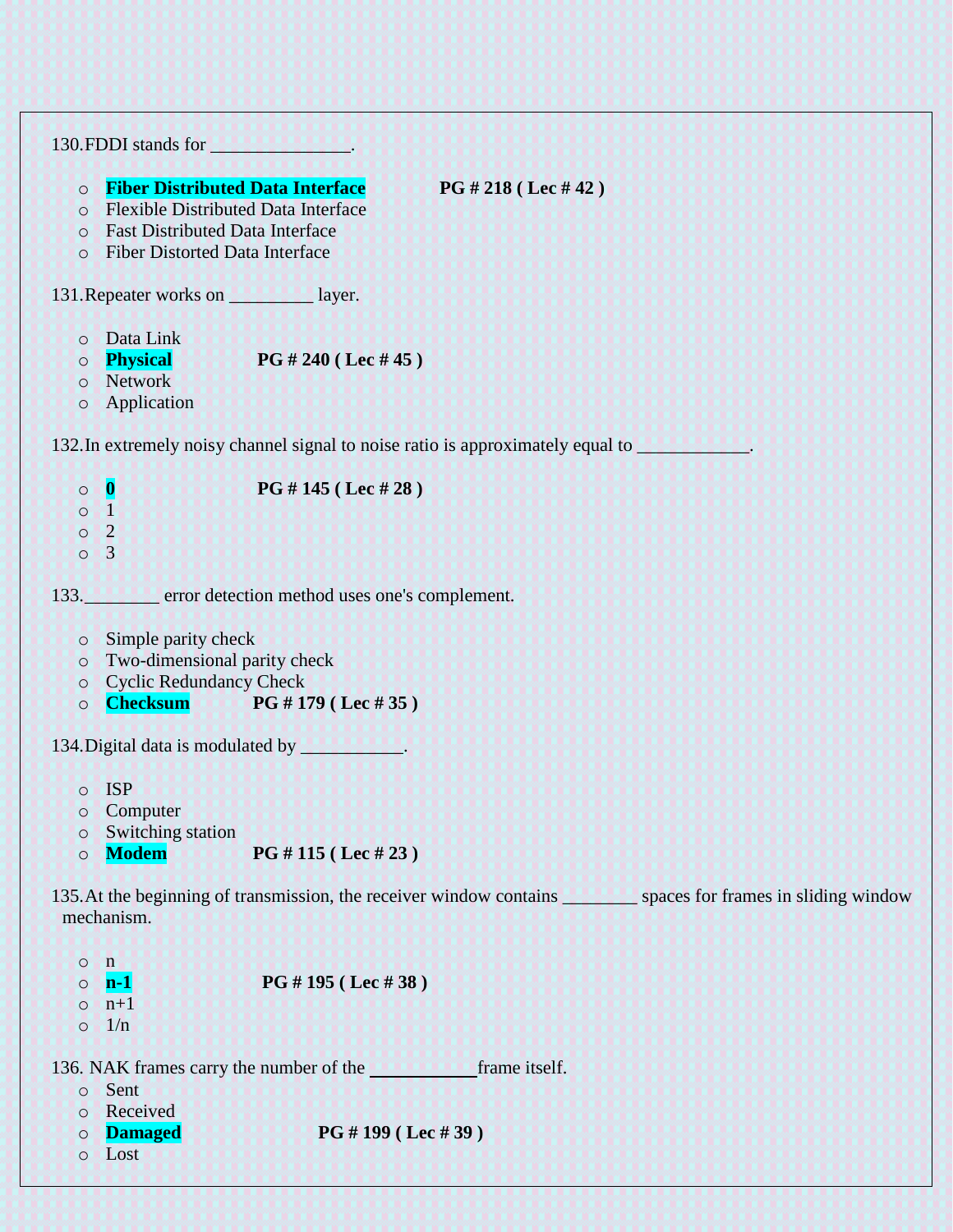|         |                          | 137.A UTP of not more than 100 meters connects the NIC to the appropriate port in 10 Base T Hub.                |
|---------|--------------------------|-----------------------------------------------------------------------------------------------------------------|
| $\circ$ | 4 pair                   | PG # 229 ( Lee # 43)                                                                                            |
| $\circ$ | 3 pair                   |                                                                                                                 |
| $\circ$ | 2 pair                   |                                                                                                                 |
| $\circ$ | 5 pair                   |                                                                                                                 |
|         |                          | 138. Control is extended to include retransmission of data in case of lost or damaged frames                    |
| $\circ$ | <b>Stop and wait ARQ</b> | PG #197 (Lec #38)                                                                                               |
|         | o Go back n              |                                                                                                                 |
| $\circ$ | Selective reject         |                                                                                                                 |
| $\circ$ | Selective repeat         |                                                                                                                 |
|         |                          | 139. As the data packet moves from the lower to the upper layers, headers are                                   |
| $\circ$ | Added                    |                                                                                                                 |
| $\circ$ | <b>Subtracted</b>        |                                                                                                                 |
| $\circ$ | Rearranged               |                                                                                                                 |
| $\circ$ | Modified                 |                                                                                                                 |
|         |                          | 140. As the data packet moves from the upper to the lower layers, headers are                                   |
| $\circ$ | <b>Added</b>             |                                                                                                                 |
| $\circ$ | Subtracted               |                                                                                                                 |
| $\circ$ | Rearranged               |                                                                                                                 |
| $\circ$ | Modified                 |                                                                                                                 |
|         | layer of device B.       | 141. When data are transmitted from device A to device B, the header attached by layer 4 of device A is read by |
| $\circ$ | $\overline{2}$           |                                                                                                                 |
| $\circ$ | $\overline{3}$           |                                                                                                                 |
| $\circ$ | $\vert \vert$            | PG #41 (Lec #7)                                                                                                 |
| $\circ$ | 5                        |                                                                                                                 |
|         |                          |                                                                                                                 |

142. is a modulation technique which involves tri-bits, eight different phase shifts, and one amplitude.

| ∩ | FSK   |
|---|-------|
| ◯ | 8-PSK |
| ∩ | ASK   |

o 4-PSK

143.Error control in the data link layer is based on .

o **Automatic repeat request PG # 196 ( Lec # 38 )**

- o Automatic repeat acknowledgment
- o Automatic send acknowledgment
- o Automatic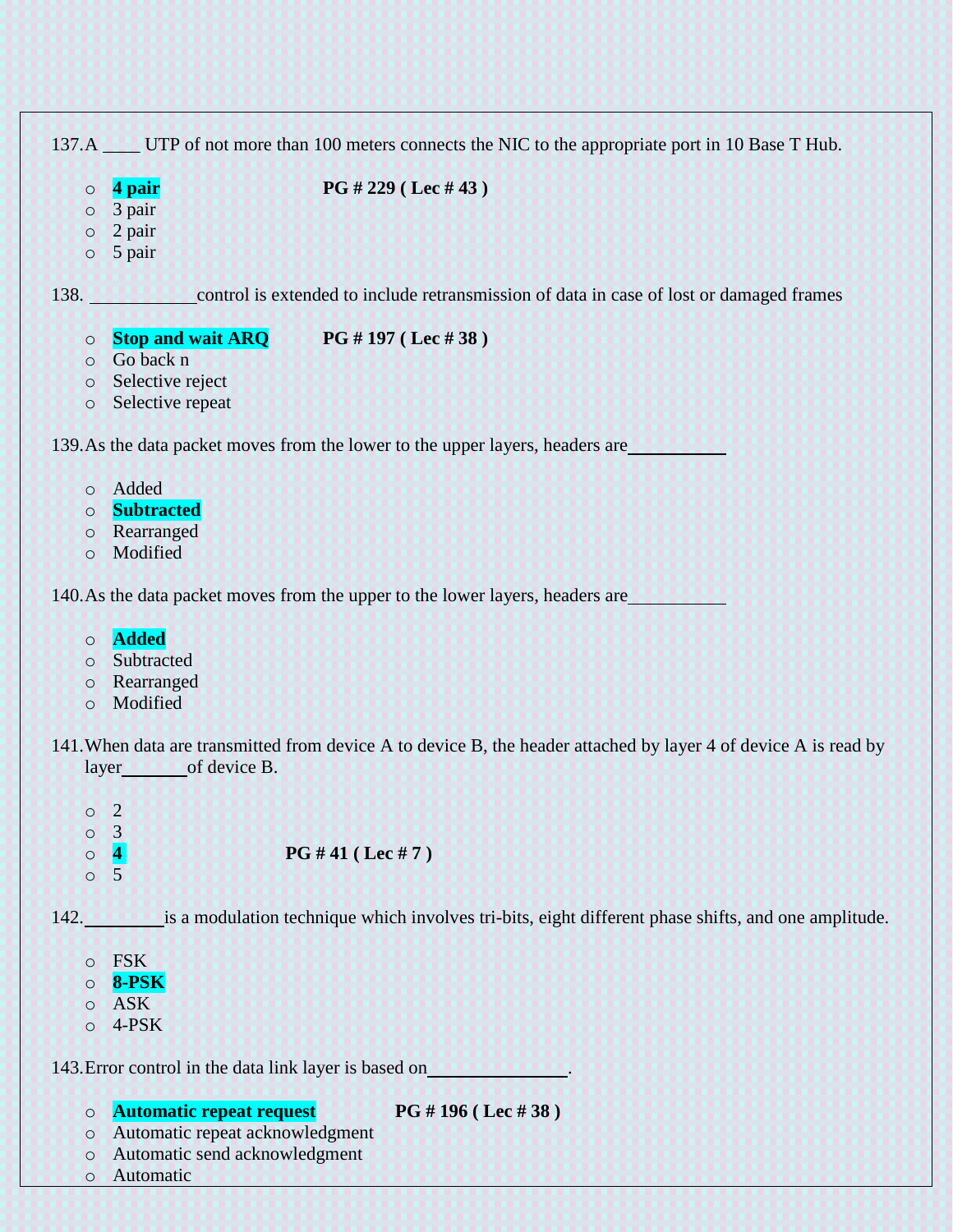144.In a Go-Back-N ARQ, if the window size is 16 then range of sequence number will be . o **0 to 16**  $\circ$  0 to 15 o 1 to 16 o 1 to 17 145.LAPB stands for . o Link access protocol, bounded o Link access protocol, balanced o Link access procedure, bounded o **Link access procedure, balanced PG # 217 ( Lec # 41 )** 146. One Multi station Access Unit can support upto stations.  $\circ$  6 o 7 o **8 PG # 235 ( Lec # 44 )** o 9 147. BNC connectors are used by cables. o UTP o STP o **Coaxial PG # 125 ( Lec # 25 )** o Fiber 148. measures the relative strength of the two signals or a signal at two different points. o **Decibel PG # 141 ( Lec # 27 )** o Data rate o Baud rate o Frequency 149. The very low frequency (VLF) and low frequency (LF) bands use propagation for communications. o **Surface PG # 135 ( Lec # 27 )** o Sky o Line of sight o Space 150. uses inversion at the middle of each bit interval for both synchronization and bit representation. o NRZ-I o NRZ-L o AMI o **Manchester PG # 76 ( Lec # 15 )**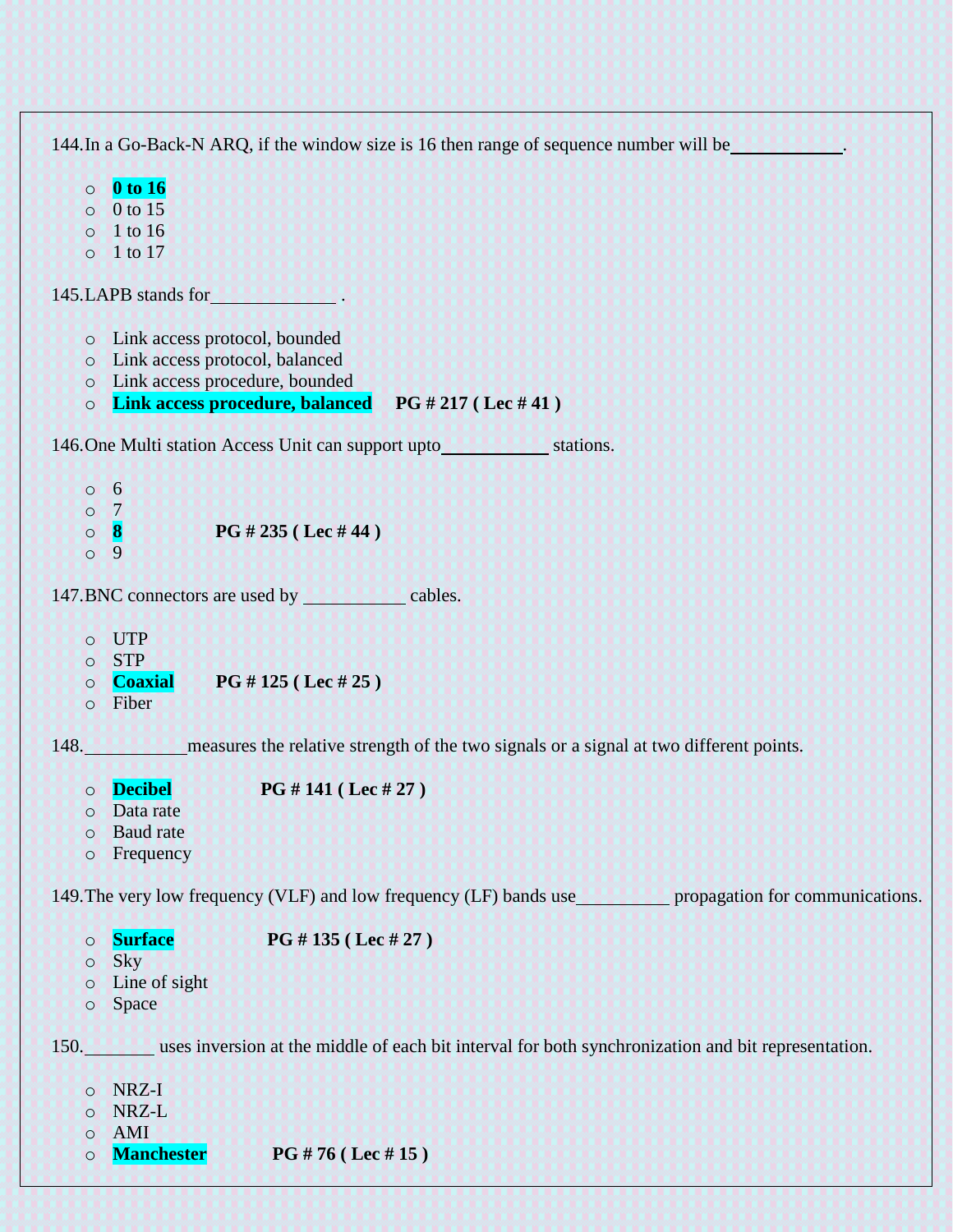| 151. In case of ASK, a bit is represented by varying the service of a carrier signal.                                                                      |
|------------------------------------------------------------------------------------------------------------------------------------------------------------|
| Amplitude<br>$\circ$<br>Frequency<br>$\circ$<br><b>Timing</b><br>PG # 86 (Lec # 17)<br>$\circ$<br>Phase<br>$\circ$                                         |
| Note: Read Carrier Signals and Amplitude Shift Keying (ASK) Headings                                                                                       |
| 152. There are separations of 16 QAM.                                                                                                                      |
| Two<br>$\circ$<br>PG #93 (Lec #18)<br><b>Three</b><br>$\circ$<br>Four<br>$\circ$<br>Five<br>$\circ$                                                        |
| 153. The generates the data and passes it along with any control information to a                                                                          |
| <b>DTE, DCE</b> PG # 101 (Lec # 21)<br>$\circ$<br>DCE, DTE<br>$\circ$<br>DCE, Nnode<br>$\circ$<br>DTE, Application<br>$\circ$                              |
| 154. usually serves as backbone.                                                                                                                           |
| Giga bit Ethernet PG # 232 (Lec # 43)<br>$\circ$<br><b>Thick Ethernet</b><br>$\circ$<br><b>Thin Ethernet</b><br>$\circ$<br><b>Fast Ethernet</b><br>$\circ$ |
| 155. The Hamming code is used for                                                                                                                          |
| Multiplexing<br>$\circ$<br>De-Multiplexing<br>$\circ$<br>Encryption of data<br>$\circ$<br><b>Detection and correction of errors</b><br>$\circ$             |
| Note: Hamming code is a set of error-correction code s that can be used to detect and correct bit                                                          |
| layer converts the sender dependent data format into a common format.<br>156.                                                                              |
| Physical<br>$\circ$<br><b>Presentation</b><br>PG #52 (Lec #10) Click Here For Reference<br>$\circ$<br>Data link<br>$\circ$<br>Application<br>$\circ$       |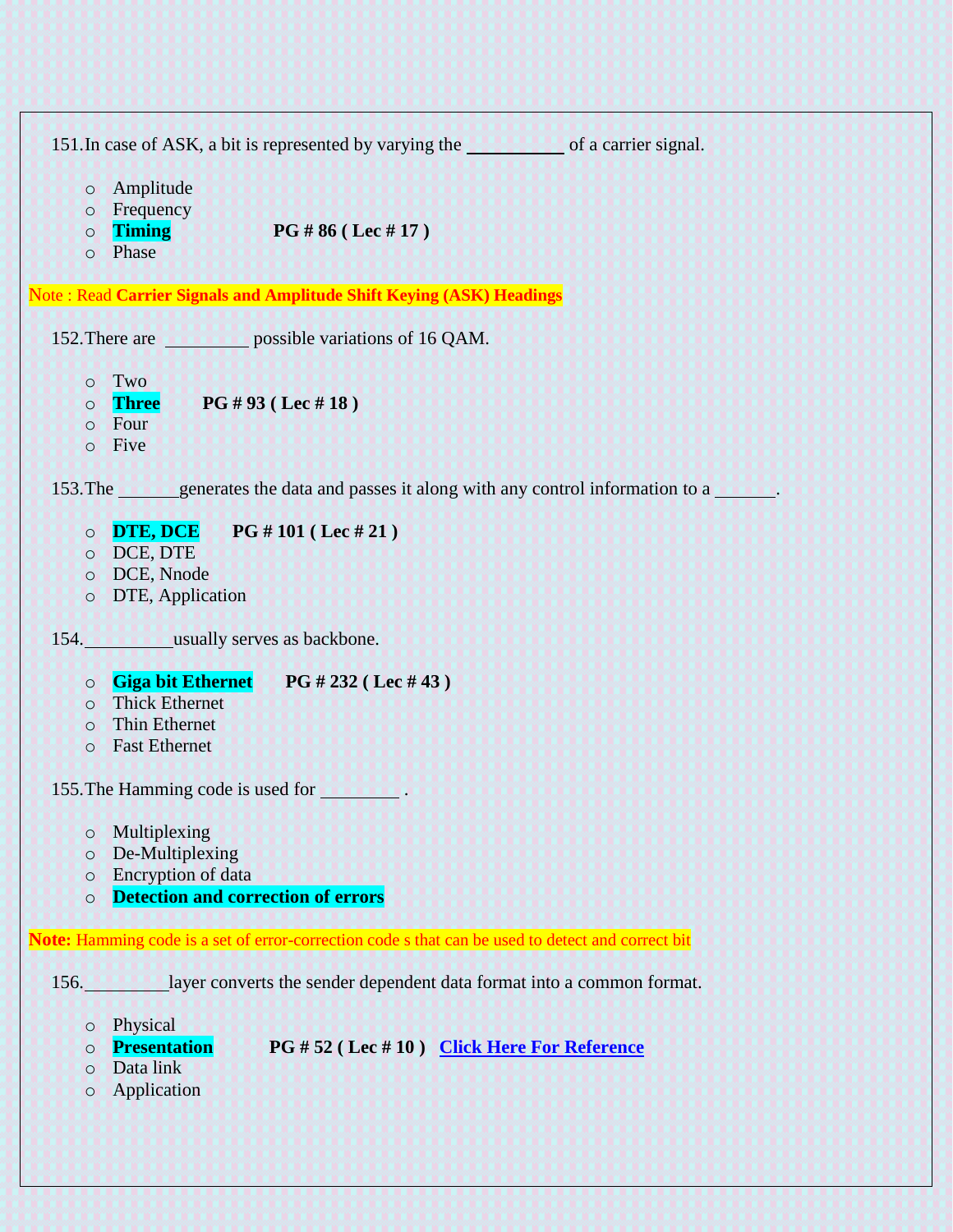157. Change in the file contents during file transmission can be avoided by employing system.

- o Routing
- o **Error Detection and Correction PG # 18 ( Lec # 3 )**
- o Flow Control
- o Congestion Control

158.Specifying the common data format before the beginning of data transmission process comes under .

- o **Synchronization process [Click Here For Reference](http://users.ece.utexas.edu/~valvano/Volume1/E-Book/C11_SerialInterface.htm)**
- o Signal Generation process
- o Exchange management process
- o Flow control process

159. layer of OSI model does not attach header to message.

- o **Network**
- o Data Link
- o Session
- o Physical

Note: A logical grouping of bytes that includes the network layer header and encapsulated data, but specifically does not include any headers and trailers below the network layer.

160. is a technique which is more affected by noise.

o **ASK PG # 87 ( Lec # 17 )** o FSK

- o PSK
- o QAM

161.At the layer, a DCE takes data generated by a DTE.

- o **Physical PG # 101 ( Lec # 21 )**
- o Transport
- o Data link
- o Application

162.Using synchronous Time Division Multiplexing, in network of 20 computers, the speed of transmission line must be at least times the speed of each input line.

 $\circ$  30  $\circ$  10 o **20 PG # 156 ( Lec # 30 )** o 5